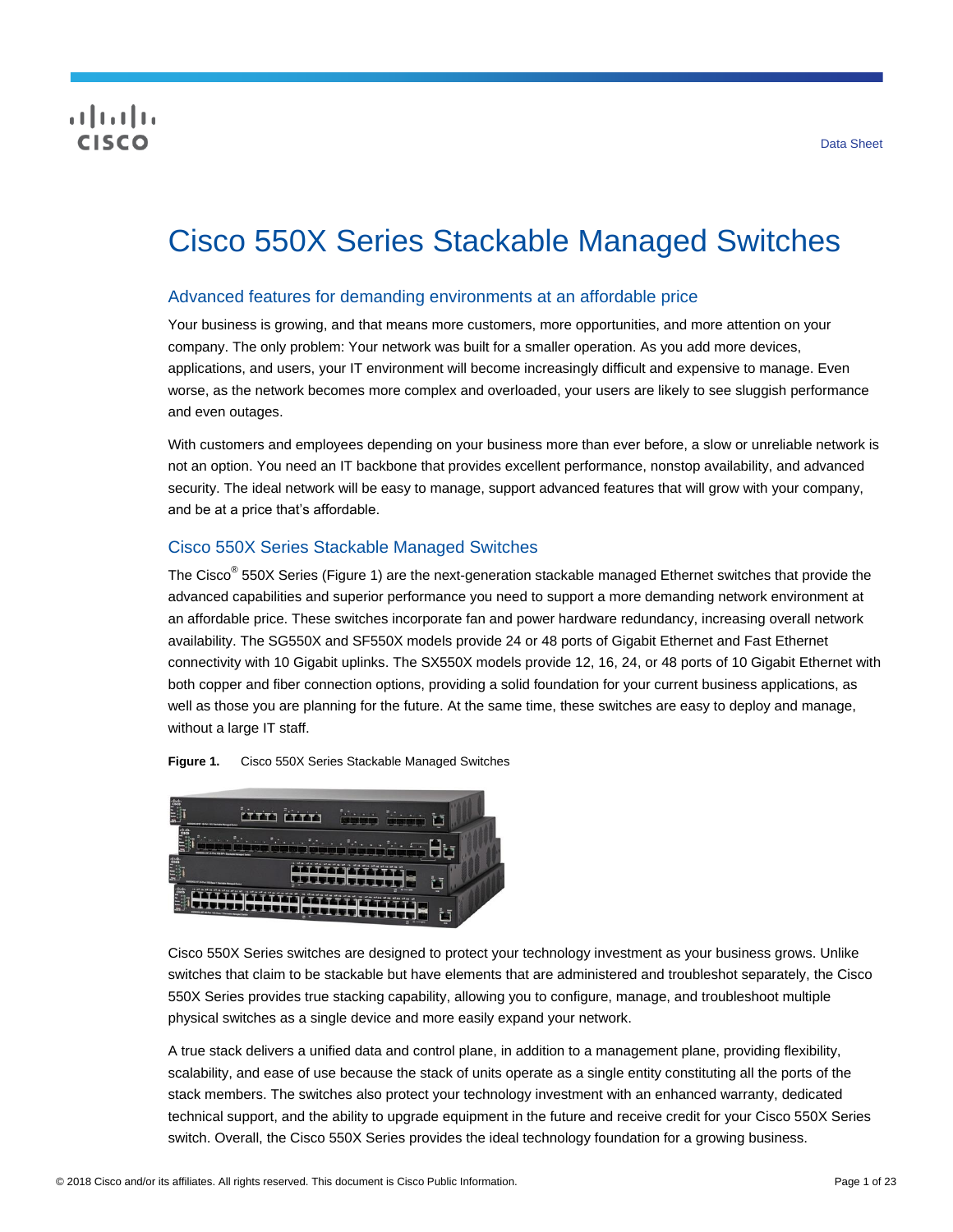# Features and benefits

Cisco 550X Series switches provide the advanced feature set that growing businesses require and that highbandwidth applications and technologies demand. These switches can improve the availability of your critical applications, protect your business information, and optimize your network bandwidth to more effectively deliver information and support applications. The switches provide the following benefits.

#### **High-performance 10 Gigabit Ethernet**

Cisco 550X Series switches break the barrier of 10 Gigabit Ethernet adoption by providing affordable and flexible configurations customized for the demanding network requirements of small and medium businesses.

With 10G copper ports on the SX550X switches, you can easily and cost-effectively enable 10G connections to servers and network storage devices with standard RJ-45 Ethernet cable. You can also connect your SG550X access switches to the SX550X aggregation with 10G SFP+ fiber, building a high-performance backbone to speed up the overall operation of your network.

## **High reliability and resiliency**

In a growing business in which availability 24 hours a day, 7 days a week is critical, you need to assure that employees and customers can always access the data and resources whenever they need. In these environments, stackable switches can play an important role in eliminating downtime and improving network resiliency. For example, if a switch within a Cisco 550X Series stack fails, another switch immediately takes over, keeping your network up and running. You can also replace individual devices in the stack without taking your network offline or affecting employee productivity.

The Cisco 550X Series is designed to deliver hardware redundancy at the lowest incremental cost. Power redundancy is delivered with the Cisco RPS2300 external RPS system. If power to the switch is lost (through loss of AC power or power supply failure), the switch will automatically, and instantaneously, obtain its power from the RPS. This switchover occurs so quickly that there is no loss in traffic or reboot of the device. A Cisco RPS2300 system can be connected to up to six 550X Series switches to provide redundancy. Cooling fan redundancy is delivered through preinstalled N+1 configuration. A switch can fully support all its capabilities for the life of the product with only N fans. If one of the fans fails, the spare fan automatically takes over, without causing any downtime.

The Cisco 550X Series provides an additional layer of resiliency with support for the Virtual Router Redundancy Protocol (VRRP). VRRP lets you extend the same resiliency that stacking provides for individual switches to complete network domains. By running VRRP between two stacks, you can instantly cut over from one stack to another in the event of a problem and continue operating even after a failure.

The Cisco 550X Series also supports dual images, allowing you to perform software upgrades without having to take the network offline or worry about the network going down during the upgrade.

#### **Power over Ethernet Plus (PoE+) and 60W PoE**

Cisco 550X Series switches support the Power over Ethernet Plus (PoE+) standard (IEEE 802.3at), providing up to 30 watts per port. The switches also support 60W PoE on selected ports to power compact switches, high-power wireless access points, or connected lighting. The power is managed in a smart fashion such that only the amount of power the endpoint needs is delivered to it and not wasted. As a result, the switches can support devices that require more power, such as 802.11ac wireless access points, video-based IP phones, surveillance cameras, and more.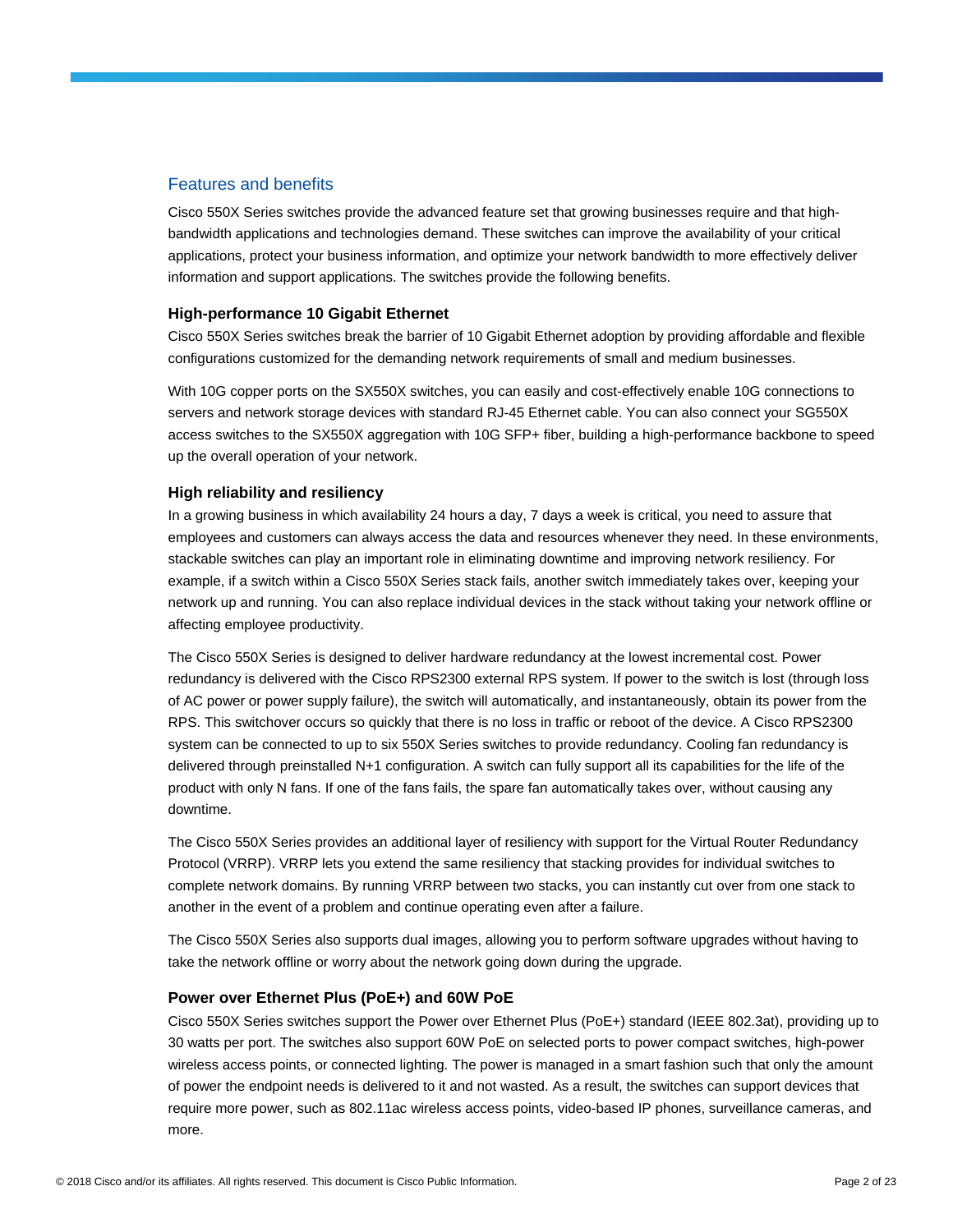PoE capabilities simplify the deployment of advanced technologies by allowing you to connect and power network endpoints over a single Ethernet cable, without having to install separate power supplies. Cisco 550X Series switches are also fully backward compatible with IEEE 802.11af PoE and Cisco legacy PoE protocols.

#### **Power efficiency**

The Cisco 550X Series integrates a variety of power-saving features across all models, providing the industry's most extensive energy-efficient switching portfolio. These switches are designed to conserve energy by optimizing power use, which helps protects the environment and reduce your energy costs. They provide an eco-friendly network solution without compromising performance. Cisco 550X Series switches feature:

- Support for the Energy Efficient Ethernet (IEEE 802.3az) standard, which reduces energy consumption by monitoring the amount of traffic on an active link and putting the link into a sleep state during quiet periods
- The latest Application-Specific Integrated Circuits (ASICs), which use low-power 28- or 40-nanometer technology and low-power, high-performance ARM CPUs
- Automatic power shutoff on ports when a link is down
- LEDs that can be turned off to save power
- Embedded intelligence to adjust signal strength based on the length of the connecting cable
- Smart fans in which fan speed is automatically adjusted according to switch temperature to decrease acoustic noise and save power

#### **Advanced stacking**

Some switches claim to support stacking but in practice support only "clustering," meaning that each switch must still be managed and configured individually. Cisco 550X Series switches provide true stacking capability, allowing you to configure, manage, and troubleshoot all switches in a stack as a single unit, with a single IP address for up to a maximum of 400 Ethernet ports.

A true stack delivers a unified data and control plane, in addition to management plane, providing flexibility, scalability, and ease of use because the stack of units operates as a single entity constituting all the ports of the stack members. This capability can radically reduce complexity in a growing network environment while improving the resiliency and availability of network applications. True stacking also provides other cost savings and administrative benefits through features such as cross-stack QoS, VLANs, LAGs, and port mirroring, which clustered switches cannot support.

Using standard 10G fiber or copper connections, the Cisco 550X Series supports both local and horizontal stacking deployments and the flexibility of ring or chain topology. The switches also have the capability to use link aggregation port as the stacking port, providing even higher stacking bandwidth for demanding applications.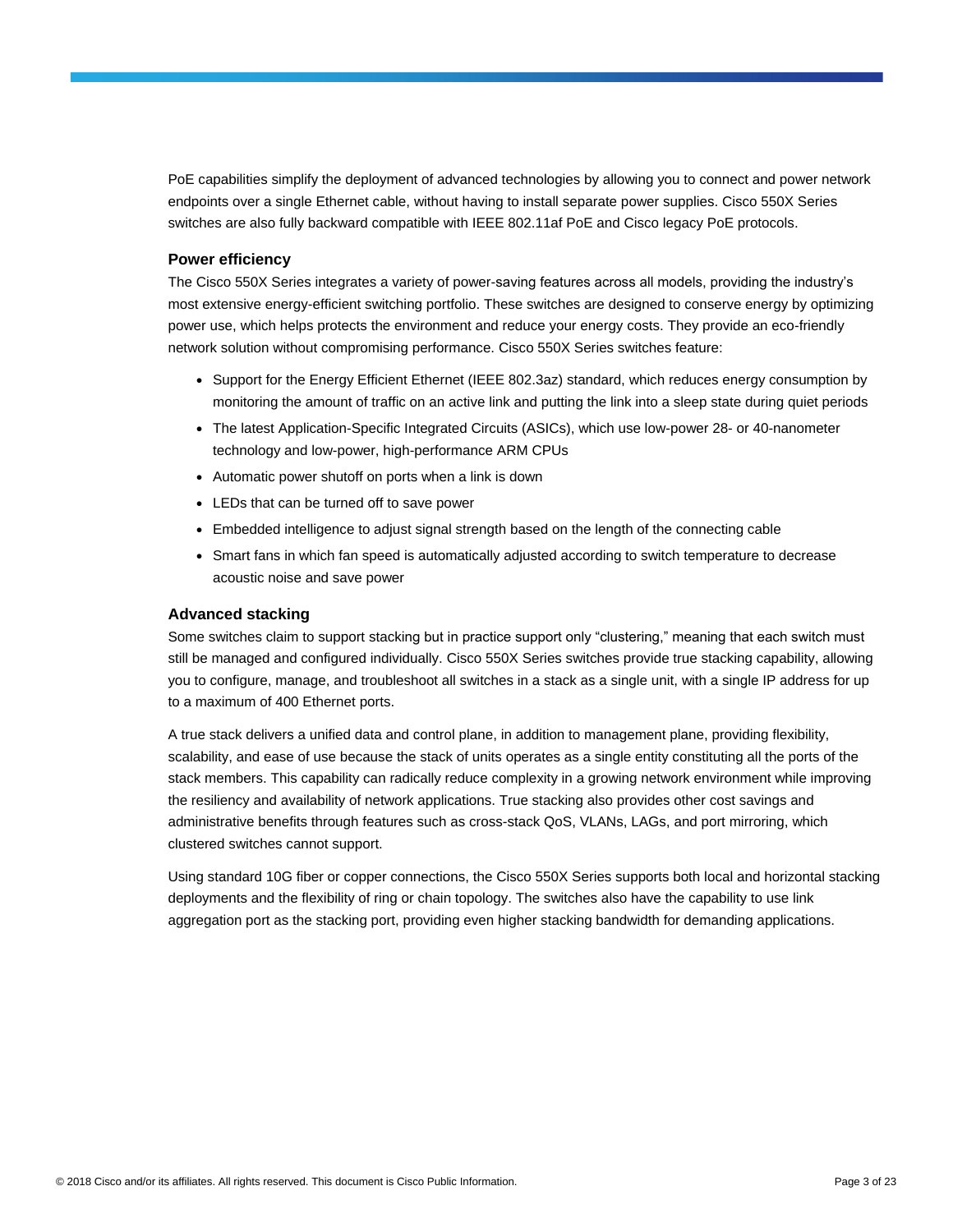#### **Easy deployment and use**

Cisco 550X Series switches are designed to be easy to use and manage by small and medium businesses, commercial customers, or the partners that serve them. Features include the following:

- Smart Network Application (SNA) is an innovative network-level monitoring and management tool embedded in the Cisco 250 to 550X Series switches. It can discover network topology, display link status, monitor events, apply configurations, and upgrade software images across multiple switches in the network.
- The FindIT Network Manager and Probe are designed to manage Cisco 100 to 500 Series switches, routers, and wireless access points. They let you proactively manage the network instead of just reacting to events. Cisco 550X Series switches support the embedded FindIT Network Probe, eliminating the need to set up a separate hardware or virtual machine on site. For more information, visit [https://www.cisco.com/c/en/us/products/cloud-systems-management/findit-network](https://www.cisco.com/c/en/us/products/cloud-systems-management/findit-network-management/index.html)[management/index.html.](https://www.cisco.com/c/en/us/products/cloud-systems-management/findit-network-management/index.html)
- The FindIT Network Discovery Utility works through a simple toolbar on the user's web browser to discover Cisco devices on the network and display basic device information, inventory, and new firmware updates to aid in the configuration and speed the deployment of Cisco Small Business products. For more information, visit https://www.cisco.com/c/en/us/products/cloud-systems-management/small-business-findit-networkdiscovery-utility/index.html.
- Simple and advanced mode graphic user interfaces reduce the time required to deploy, troubleshoot, and manage the network and allow you to support sophisticated capabilities without increasing IT head count.
- Configuration wizards simplify the most common configuration tasks and provide the ultimate tool for anyone to easily set up and manage the network.
- The switches also support Textview, a full Command-Line Interface (CLI) option for customers or partners that prefer it.
- Using Auto Smart ports intelligence, the switch can detect a network device connected to any port and automatically configure the optimal security, Quality of Service (QoS), and availability on that port.
- Cisco Discovery Protocol discovers Cisco devices and allows devices to share critical configuration information, simplifying network setup and integration.
- Support for Simple Network Management Protocol (SNMP) allows you to set up and manage your switches and other Cisco devices remotely from a network management station, improving IT workflow and mass configurations.
- The USB port on the switch enables easy image and configuration transfer for faster deployment or upgrade.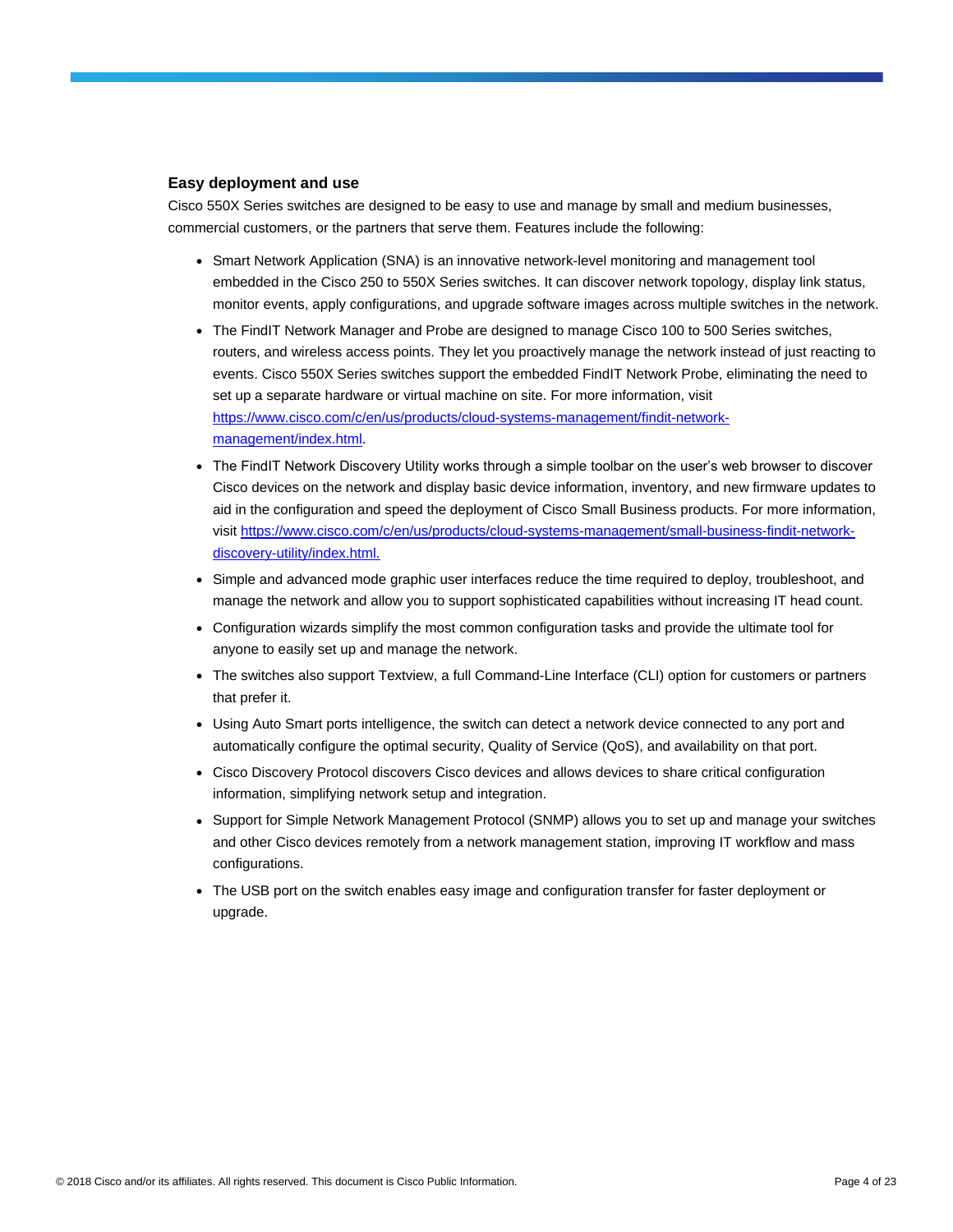## **Simplified IT operation**

Cisco 550X Series switches help optimize your IT operations with built-in features that simplify day-to-day network operation:

- True stacking allows you to configure, manage, and troubleshoot multiple physical switches as a single entity.
- Unlike other stacking switches that require uniform configurations, the Cisco 550X Series allows you to mix Fast Ethernet, Gigabit Ethernet, and 10 Gigabit Ethernet models in a single stack, providing total flexibility without sacrificing manageability.
- Cisco switches use common chipsets/software across all switching portfolios, so all Cisco switches within a series support the same feature set, making it easier to manage and support all switches across the network.

#### **Strong security**

Cisco 550X Series switches provide the advanced security features you need to protect your business data and keep unauthorized users off the network:

- Embedded Secure Sockets Layer (SSL) encryption protects management data traveling to and from the switch.
- Extensive Access Control Lists (ACLs) restrict sensitive portions of the network to keep out unauthorized users and guard against network attacks.
- Guest VLANs let you provide Internet connectivity to nonemployee users while isolating critical business services from guest traffic.
- Support for advanced network security applications such as IEEE 802.1X port security tightly limits access to specific segments of your network. Web-based authentication provides a consistent interface to authenticate all types of host devices and operating systems, without the complexity of deploying IEEE 802.1X clients on each endpoint.
- Advanced defense mechanisms, including dynamic Address Resolution Protocol (ARP) inspection, IP Source Guard, and Dynamic Host Configuration Protocol (DHCP) snooping, detect and block deliberate network attacks. Combinations of these protocols are also referred to as IP-MAC port binding (IPMB).
- IPv6 First Hop Security extends the advanced threat protection to IPv6. This comprehensive security suite includes ND inspection, RA guard, DHCPv6 guard, and neighbor binding integrity check, providing unparalleled protection against a vast range of address spoofing and man-in-the-middle attacks on IPv6 networks.
- Time-based ACLs and port operation restrict access to the network during predesignated times, such as business hours.
- Uniform MAC address-based security can be applied automatically to mobile users as they roam between wireless access points.
- Secure Core Technology (SCT) helps ensure that the switch is able to process management traffic in the face of a Denial-of-Service (DoS) attack.
- Private VLAN provides Layer 2 isolation between devices on the same VLAN.
- Storm control can be applied to broadcast, multicast, and unknown unicast traffic.
- Protection of management sessions is possible using RADIUS, TACACS+, and local database authentication as well as secure management sessions over SSL, SSH, and SNMPv3.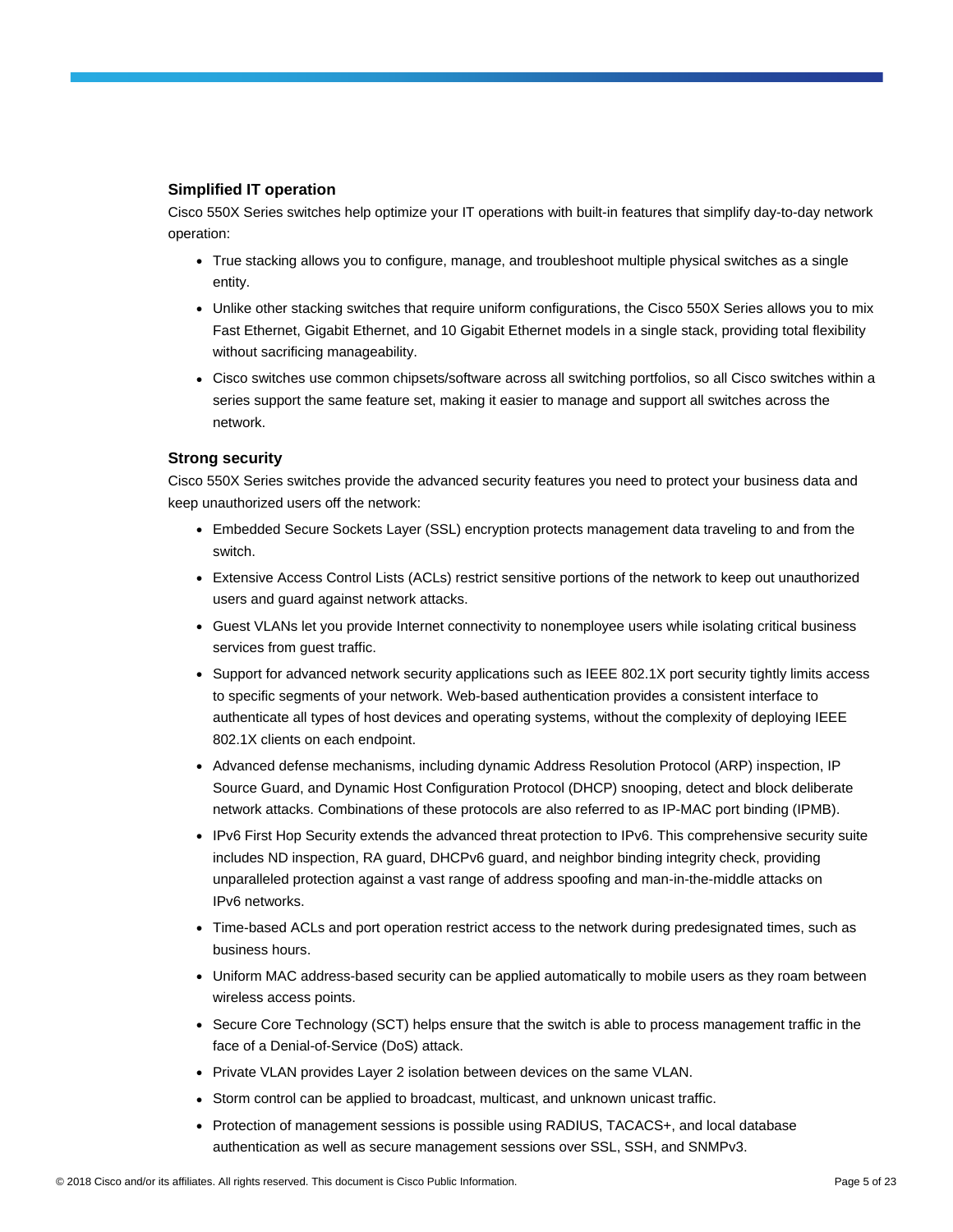• DoS attack prevention maximizes network uptime in the presence of an attack.

#### **Advanced Layer 3 traffic management**

The Cisco 550X Series enables a more advanced set of traffic management capabilities to help growing businesses organize their networks more effectively and efficiently. For example, the switches provide static Layer 3 routing, allowing you to segment your network into workgroups and communicate across VLANs without degrading application performance.

With these capabilities, you can boost the efficiency of your network by offloading internal traffic-handling tasks from your router and allowing it to manage primarily external traffic and security.

Additionally, the Cisco 550X Series provides dynamic Layer 3 routing features. These capabilities help you minimize the need to manually configure routing devices and simplify the ongoing operation of the network.

#### **IPv6 support**

As the IP address scheme evolves to accommodate a growing number of network devices, the Cisco 550X Series can support the transition to the next generation of networking and operating systems. These switches continue to support previous-generation IPv4, allowing you to evolve to the new IPv6 standard at your own pace and helping ensure that your current network will continue to support your business applications in the future. Cisco 550X Series switches have successfully completed rigorous IPv6 testing and have received the USGv6 and IPv6 Gold certification.

#### **Networkwide automatic voice deployment**

Using a combination of Cisco Discovery Protocol, LLDP-MED, Auto Smart ports, and Voice Services Discovery Protocol (VSDP, a unique Cisco protocol), customers can deploy an end-to-end voice network dynamically. The switches in the network automatically converge around a single voice VLAN and QoS parameters and then propagate them out to the phones on the ports where they are discovered. For example, automated voice VLAN capabilities let you plug any IP phone (including third-party phones) into your IP telephony network and receive an immediate dial tone. The switch automatically configures the device with the right VLAN and QoS parameters to prioritize voice traffic.

#### **Peace of mind and investment protection**

Cisco 550X Series switches offer the reliable performance and peace of mind you expect from a Cisco switch. When you invest in the Cisco 550X Series, you gain the benefits of:

- Limited lifetime warranty with Next-Business-Day (NBD) advance replacement (where available; otherwise same-day ship)
- A solution that has been rigorously tested to help ensure optimal network uptime to keep employees connected to primary resources and productive
- A solution designed and tested to easily and fully integrate with other Cisco voice, unified communications, security, and networking products as part of a comprehensive technology platform for your business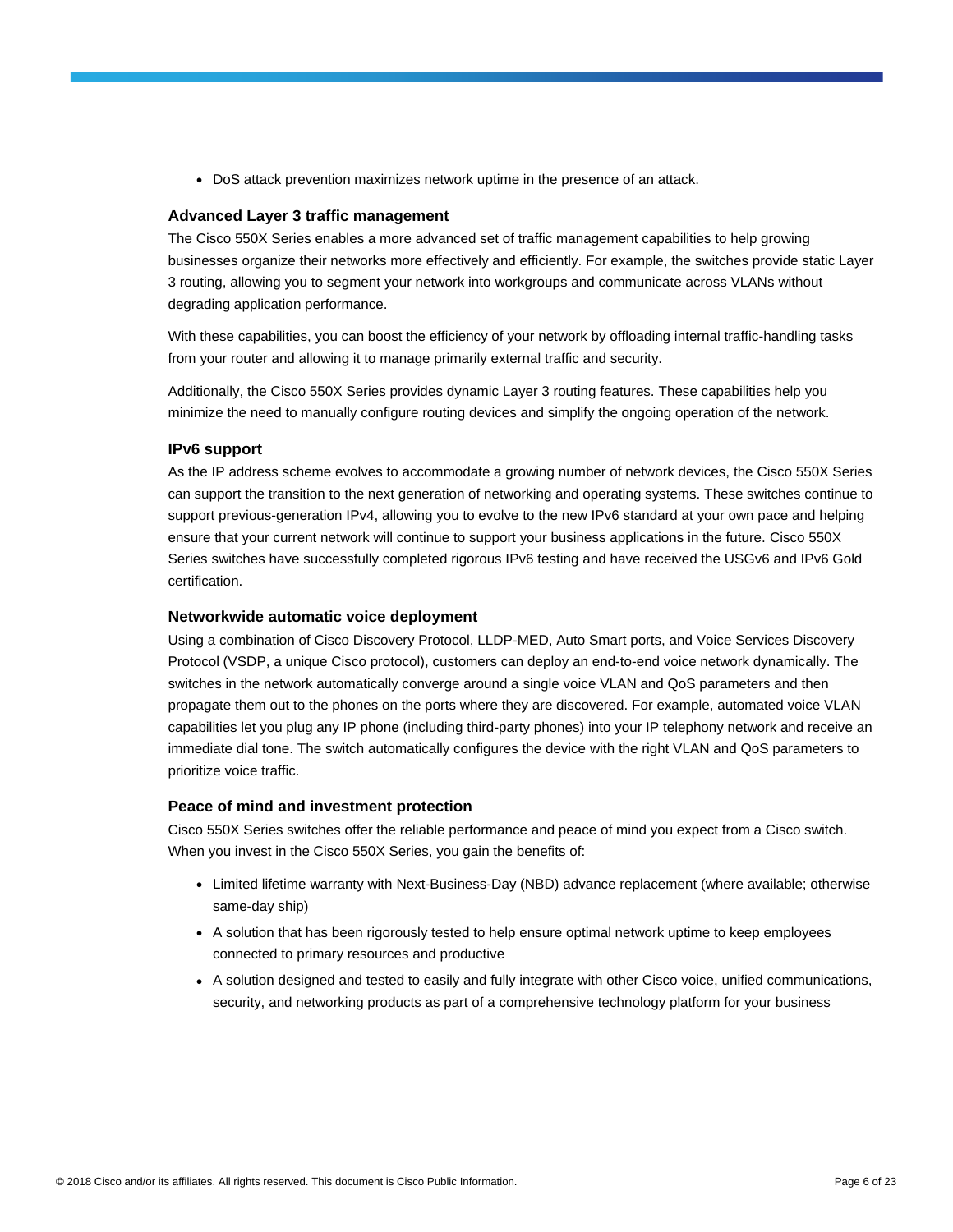#### **Cisco limited lifetime hardware warranty**

Cisco 550X Series switches offer a limited lifetime hardware warranty with NBD advance replacement (where available; otherwise same-day ship) and a limited lifetime warranty for fans and power supplies.

In addition, Cisco offers telephone technical support at no charge for the first 12 months following the date of purchase and software application updates for bug fixes for the warranty term. To download software updates, go to [https://software.cisco.com/download/navigator.html.](https://software.cisco.com/download/navigator.html)

Product warranty terms and other information applicable to Cisco products are available at [https://www.cisco.com/go/warranty.](https://www.cisco.com/go/warranty)

#### **World-class service and support**

Your time is valuable, especially when you have a problem affecting your business. Cisco 550X Series switches are backed by Cisco Small Business Support Service and Cisco Smart Net Total Care<sup>®</sup> Service, which provide affordable peace-of-mind coverage. These subscription-based services help you protect your investment and derive maximum value from Cisco SMB products. Delivered by Cisco and backed by your trusted partner, Cisco Small Business Support Service includes software updates and access to the Cisco Small Business Support Center, and it extends technical service to three years. Cisco Smart Net Total Care offers a consistent service platform for customers with networks that combine traditional Cisco products with Cisco Small Business products. It also provides global coverage and flexibility of contract terms as well as multiple advance hardware replacement options.

Cisco SMB products are supported by professionals in the Cisco Support Center, a dedicated resource for small business customers and networks, with locations worldwide that are specifically trained to understand your needs. You also have access to extensive technical and product information through the Cisco Support Community, an online forum that enables you to collaborate with your peers and reach Cisco technical experts for support information.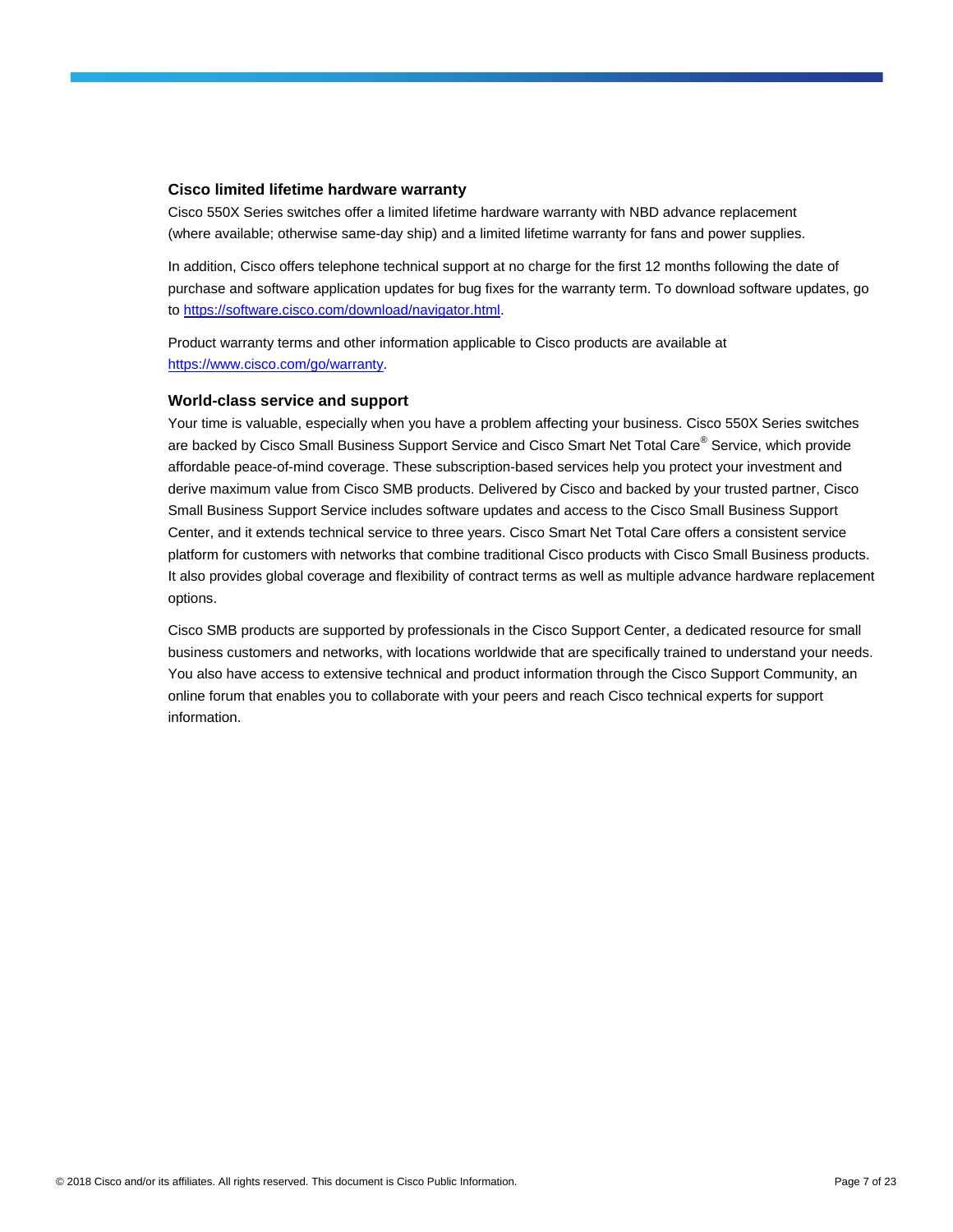# Product specifications

Table 1 describes the product specifications.

#### Table 1. Product specifications

| <b>Feature</b>                                 | <b>Description</b>                                                                                                                                                 |                                                                                                                                                                                                                       |                                  |  |
|------------------------------------------------|--------------------------------------------------------------------------------------------------------------------------------------------------------------------|-----------------------------------------------------------------------------------------------------------------------------------------------------------------------------------------------------------------------|----------------------------------|--|
| Performance                                    |                                                                                                                                                                    |                                                                                                                                                                                                                       |                                  |  |
| Switching capacity and                         | <b>Product name</b>                                                                                                                                                | Capacity in mpps (64-byte packets)                                                                                                                                                                                    | <b>Switching capacity (Gbps)</b> |  |
| forwarding rate<br>All switches are wire-speed | SF550X-24                                                                                                                                                          | 63.09                                                                                                                                                                                                                 | 84.8                             |  |
| and nonblocking                                | SF550X-24P                                                                                                                                                         | 63.09                                                                                                                                                                                                                 | 84.8                             |  |
|                                                | SF550X-24MP                                                                                                                                                        | 63.09                                                                                                                                                                                                                 | 84.8                             |  |
|                                                | SF550X-48                                                                                                                                                          | 66.66                                                                                                                                                                                                                 | 89.6                             |  |
|                                                | SF550X-48P                                                                                                                                                         | 66.66                                                                                                                                                                                                                 | 89.6                             |  |
|                                                | SF550X-48MP                                                                                                                                                        | 66.66                                                                                                                                                                                                                 | 89.6                             |  |
|                                                | SG550X-24                                                                                                                                                          | 95.23                                                                                                                                                                                                                 | 128                              |  |
|                                                | SG550X-24P                                                                                                                                                         | 95.23                                                                                                                                                                                                                 | 128                              |  |
|                                                | SG550X-24MP                                                                                                                                                        | 95.23                                                                                                                                                                                                                 | 128                              |  |
|                                                | SG550X-24MPP                                                                                                                                                       | 95.23                                                                                                                                                                                                                 | 128                              |  |
|                                                | SG550X-48                                                                                                                                                          | 130.94                                                                                                                                                                                                                | 176                              |  |
|                                                | SG550X-48P                                                                                                                                                         | 130.94                                                                                                                                                                                                                | 176                              |  |
|                                                | SG550X-48MP                                                                                                                                                        | 130.94                                                                                                                                                                                                                | 176                              |  |
|                                                | SG550XG-8F8T                                                                                                                                                       | 238.08                                                                                                                                                                                                                | 320                              |  |
|                                                | SG550XG-24F                                                                                                                                                        | 357.12                                                                                                                                                                                                                | 480                              |  |
|                                                | SG550XG-24T                                                                                                                                                        | 357.12                                                                                                                                                                                                                | 480                              |  |
|                                                | SG550XG-48T                                                                                                                                                        | 714.24                                                                                                                                                                                                                | 960                              |  |
|                                                | SX550X-12F                                                                                                                                                         | 178.56                                                                                                                                                                                                                | 240                              |  |
|                                                | SX550X-16FT                                                                                                                                                        | 238.08                                                                                                                                                                                                                | 320                              |  |
|                                                | SX550X-24FT                                                                                                                                                        | 240.00                                                                                                                                                                                                                | 480                              |  |
|                                                | SX550X-24F                                                                                                                                                         | 240.00                                                                                                                                                                                                                | 480                              |  |
|                                                | SX550X-24                                                                                                                                                          | 240.00                                                                                                                                                                                                                | 480                              |  |
|                                                | SX550X-52                                                                                                                                                          | 763.09                                                                                                                                                                                                                | 1,040                            |  |
| Layer 2 switching                              |                                                                                                                                                                    |                                                                                                                                                                                                                       |                                  |  |
| <b>Spanning Tree Protocol</b>                  | Standard 802.1d spanning tree support                                                                                                                              |                                                                                                                                                                                                                       |                                  |  |
|                                                | Fast convergence using 802.1w (Rapid Spanning Tree [RSTP]), enabled by default<br>Multiple spanning tree instances using 802.1s (MSTP); 16 instances are supported |                                                                                                                                                                                                                       |                                  |  |
| Port grouping/link aggregation                 |                                                                                                                                                                    |                                                                                                                                                                                                                       |                                  |  |
|                                                | Support for IEEE 802.3ad Link Aggregation Control Protocol (LACP)<br>• Up to 32 groups                                                                             |                                                                                                                                                                                                                       |                                  |  |
|                                                | • Up to 8 ports per group with 16 candidate ports for each (dynamic) 802.3ad LAG                                                                                   |                                                                                                                                                                                                                       |                                  |  |
| <b>VLAN</b>                                    |                                                                                                                                                                    | Support for up to 4,094 active VLANs simultaneously; port-based and 802.1Q tag-based VLANs; MAC-                                                                                                                      |                                  |  |
|                                                | based VLAN<br>Management VLAN                                                                                                                                      |                                                                                                                                                                                                                       |                                  |  |
|                                                | Private VLAN with promiscuous, isolated, and community port                                                                                                        |                                                                                                                                                                                                                       |                                  |  |
|                                                |                                                                                                                                                                    | Guest VLAN, unauthenticated VLAN, protocol-based VLAN, IP subnet-based VLAN, CPE VLAN                                                                                                                                 |                                  |  |
|                                                |                                                                                                                                                                    | Dynamic VLAN assignment using RADIUS server along with 802.1x client authentication                                                                                                                                   |                                  |  |
| <b>Voice VLAN</b>                              | devices                                                                                                                                                            | Voice traffic is automatically assigned to a voice-specific VLAN and treated with appropriate levels of QoS.<br>Auto voice capabilities deliver networkwide zero-touch deployment of voice endpoints and call control |                                  |  |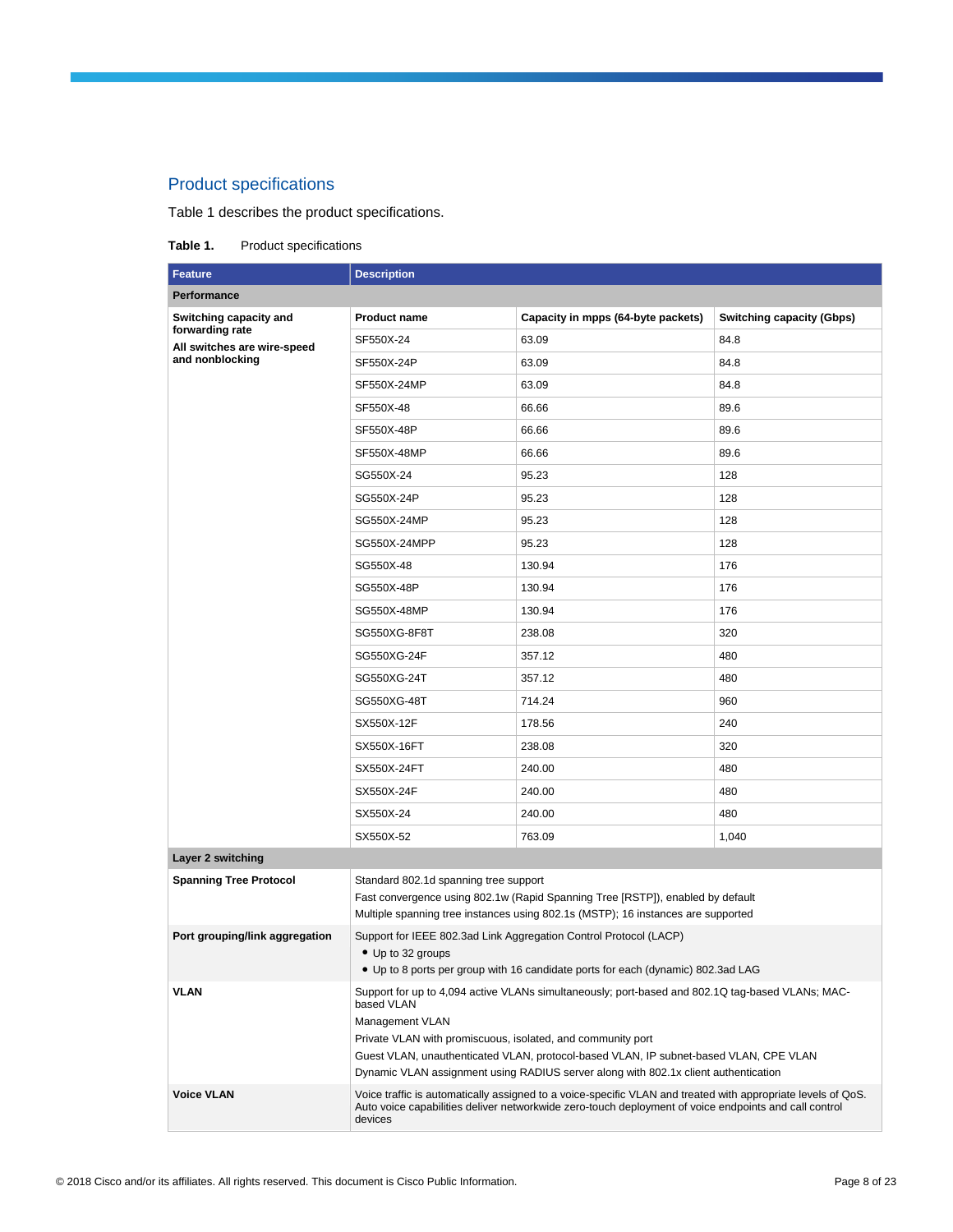| <b>Feature</b>                                            | <b>Description</b>                                                                                                                                                                                                                                              |
|-----------------------------------------------------------|-----------------------------------------------------------------------------------------------------------------------------------------------------------------------------------------------------------------------------------------------------------------|
| <b>Multicast TV VLAN</b>                                  | Multicast TV VLAN allows the single multicast VLAN to be shared in the network while subscribers remain in<br>separate VLANs. This feature is also known as Multicast VLAN Registration (MVR)                                                                   |
| <b>VLAN</b> translation                                   | Support for VLAN One-to-One Mapping. In VLAN One-to-One Mapping, on an edge interface C-VLANs are<br>mapped to S-VLANs and the original C-VLAN tags are replaced by the specified S-VLAN                                                                        |
| Q-in-Q                                                    | VLANs transparently cross over a service provider network while isolating traffic among customers                                                                                                                                                               |
| Selective Q-in-Q                                          | Selective Q-in-Q is an enhancement to the basic Q-in-Q feature and provides, per edge interface, multiple<br>mappings of different C-VLANs to separate S- VLANs                                                                                                 |
|                                                           | Selective Q-in-Q also allows configuring of Ethertype (TPID) of the S-VLAN tag                                                                                                                                                                                  |
| <b>GVRP/GARP</b>                                          | Generic VLAN Registration Protocol (GVRP) and Generic Attribute Registration Protocol (GARP) enable<br>automatic propagation and configuration of VLANs in a bridged domain                                                                                     |
| <b>Unidirectional Link Detection</b><br>(UDLD)            | UDLD monitors physical connection to detect unidirectional links caused by incorrect wiring or port faults to<br>prevent forwarding loops and blackholing of traffic in switched networks                                                                       |
| DHCP relay at Layer 2                                     | Relay of DHCP traffic to DHCP server in a different VLAN. Works with DHCP option 82                                                                                                                                                                             |
| IGMP (versions 1, 2, and 3)<br>snooping                   | Internet Group Management Protocol (IGMP) limits bandwidth-intensive multicast traffic to only the<br>requesters; supports 4K multicast groups (source-specific multicasting is also supported)                                                                 |
| <b>IGMP</b> querier                                       | IGMP querier is used to support a Layer 2 multicast domain of snooping switches in the absence of a<br>multicast router                                                                                                                                         |
| <b>HOL blocking</b>                                       | Head-Of-Line (HOL) blocking                                                                                                                                                                                                                                     |
| Layer 3                                                   |                                                                                                                                                                                                                                                                 |
| <b>IPv4</b> routing                                       | Wirespeed routing of IPv4 packets                                                                                                                                                                                                                               |
|                                                           | Up to 7,168 routes and up to 256 IP interfaces                                                                                                                                                                                                                  |
| Wirespeed IPv6 static routing                             | Up to 1,792 routes and up to 256 IPv6 interfaces                                                                                                                                                                                                                |
| Layer 3 interface                                         | Configuration of Layer 3 interface on physical port, LAG, VLAN interface, or loopback interface                                                                                                                                                                 |
| <b>CIDR</b>                                               | Support for classless interdomain routing                                                                                                                                                                                                                       |
| RIP <sub>v2</sub>                                         | Support for Routing Information Protocol version 2 for dynamic routing                                                                                                                                                                                          |
| <b>VRRP</b>                                               | Virtual Router Redundancy Protocol (VRRP) delivers improved availability in a Layer 3 network by providing<br>redundancy of the default gateway servicing hosts on the network. VRRP versions 2 and 3 are supported.<br>Up to 255 virtual routers are supported |
| <b>Policy-Based Routing (PBR)</b>                         | Flexible routing control to direct packets to different next hop based on IPv4 or IPv6 ACL                                                                                                                                                                      |
| IP Service-Level Agreement<br>(SLA) object tracking       | IP SLA object tracking relies on IP SLA ICMP echo operation to detect connectivity to a certain network<br>destination<br>IP SLA object tracking for VRRP provides a mechanism to track the connectivity to the VRRP router default                             |
|                                                           | route next hop<br>IP SLA object tracking for static routes provides a mechanism to track the connectivity to the destination                                                                                                                                    |
|                                                           | network via the next hop specified in the static route                                                                                                                                                                                                          |
| <b>DHCP</b> server                                        | Switch functions as an IPv4 DHCP server serving IP addresses for multiple DHCP pools/scopes<br>Support for DHCP options                                                                                                                                         |
| DHCP relay at Layer 3                                     | Relay of DHCP traffic across IP domains                                                                                                                                                                                                                         |
| User Datagram Protocol (UDP)<br>relay                     | Relay of broadcast information across Layer 3 domains for application discovery or relaying of<br><b>BOOTP/DHCP</b> packets                                                                                                                                     |
| <b>Stacking</b>                                           |                                                                                                                                                                                                                                                                 |
| Hardware stack                                            | Up to 8 units in a stack. Up to 400 ports managed as a single system with hardware failover                                                                                                                                                                     |
| <b>High availability</b>                                  | Fast stack failover delivers minimal traffic loss. Support link aggregation across multiple units in a stack                                                                                                                                                    |
| <b>Plug-and-play stacking</b><br>configuration/management | Master/backup for resilient stack control<br>Autonumbering<br>Hot swap of units in stack<br>Ring and chain stacking options, auto stacking port speed, flexible stacking port options                                                                           |
| High-speed stack interconnects                            | Cost-effective high-speed 10G fiber and copper interfaces. Support LAG as stacking interconnects for even<br>higher bandwidth                                                                                                                                   |
| <b>Hybrid stack</b>                                       | A mix of SF550X, SG550X, SG550XG, and SX550X in the same stack (10/100, Gigabit, and<br>10 Gigabit Ethernet)                                                                                                                                                    |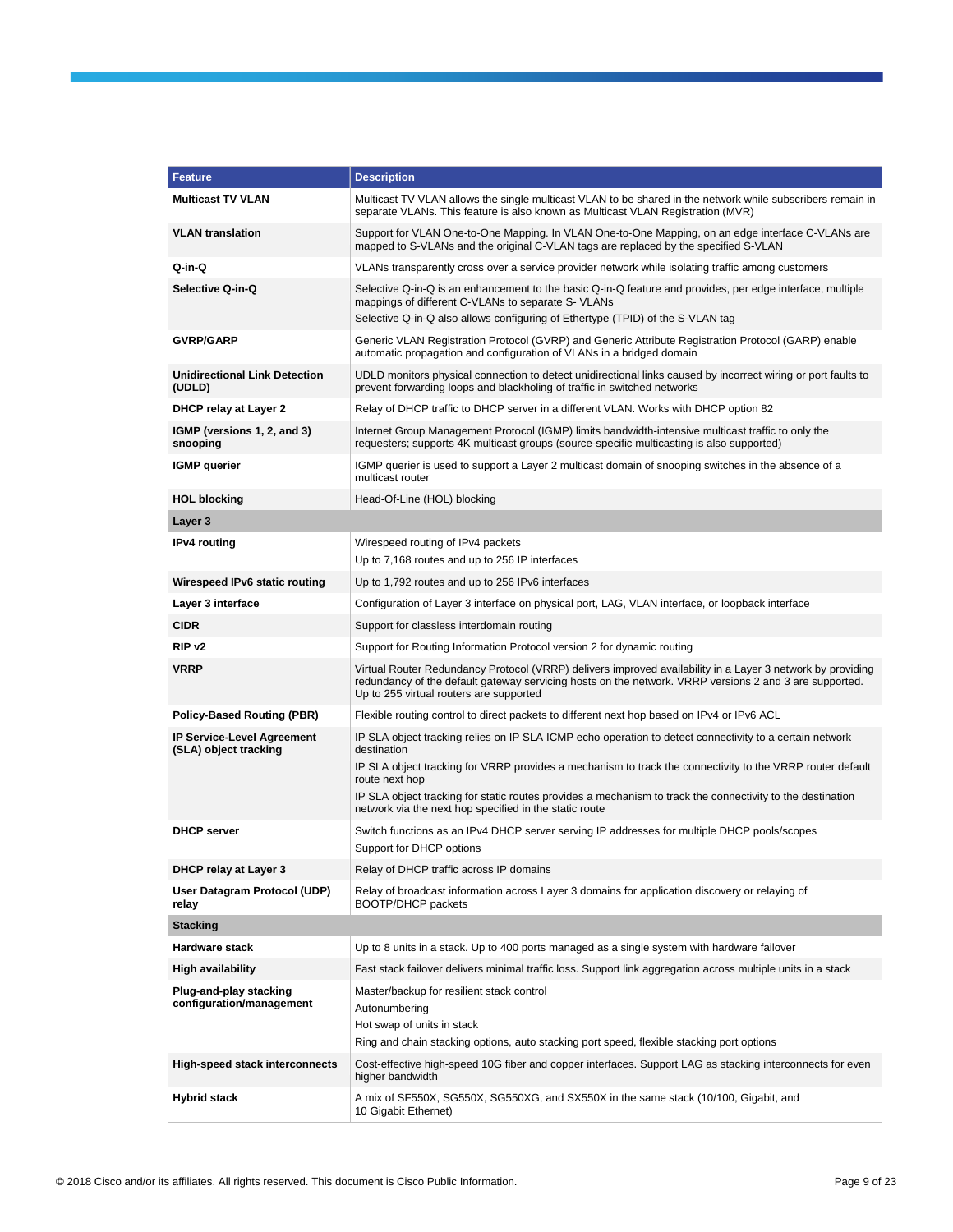| <b>Feature</b>                           | <b>Description</b>                                                                                                                                                                                                                                                                                                                                                                                                                                                                                                                                                        |
|------------------------------------------|---------------------------------------------------------------------------------------------------------------------------------------------------------------------------------------------------------------------------------------------------------------------------------------------------------------------------------------------------------------------------------------------------------------------------------------------------------------------------------------------------------------------------------------------------------------------------|
| <b>Security</b>                          |                                                                                                                                                                                                                                                                                                                                                                                                                                                                                                                                                                           |
| <b>SSH</b>                               | SSH is a secure replacement for Telnet traffic. SCP also uses SSH. SSH versions 1 and 2 are supported                                                                                                                                                                                                                                                                                                                                                                                                                                                                     |
| <b>SSL</b>                               | Secure Sockets Layer (SSL) encrypts all HTTPS traffic, allowing secure access to the browser-based<br>management GUI in the switch                                                                                                                                                                                                                                                                                                                                                                                                                                        |
| IEEE 802.1X (authenticator role)         | RADIUS authentication and accounting, MD5 hash, guest VLAN, unauthenticated VLAN, single/multiple<br>host mode, and single/multiple sessions<br>Supports time-based 802.1X dynamic VLAN assignment                                                                                                                                                                                                                                                                                                                                                                        |
| IEEE 802.1X supplicant                   | A switch can be configured to act as a supplicant to another switch. This enables extended secure access in<br>areas outside the wiring closet (such as conference rooms)                                                                                                                                                                                                                                                                                                                                                                                                 |
| Web-based authentication                 | Web-based authentication provides network admission control through web browser to any host devices and<br>operating systems                                                                                                                                                                                                                                                                                                                                                                                                                                              |
| <b>STP BPDU Guard</b>                    | A security mechanism to protect the networks from invalid configurations. A port enabled for Bridge Protocol<br>Data Unit (BPDU) Guard is shut down if a BPDU message is received on that port. This avoids accidental<br>topology loops                                                                                                                                                                                                                                                                                                                                  |
| <b>STP Root Guard</b>                    | This prevents edge devices not in the network administrator's control from becoming Spanning Tree<br>Protocol root nodes                                                                                                                                                                                                                                                                                                                                                                                                                                                  |
| <b>DHCP</b> snooping                     | Filters out DHCP messages with unregistered IP addresses and/or from unexpected or untrusted interfaces.<br>This prevents rogue devices from behaving as a DHCP server                                                                                                                                                                                                                                                                                                                                                                                                    |
| IP Source Guard (IPSG)                   | When IP Source Guard is enabled at a port, the switch filters out IP packets received from the port if the<br>source IP addresses of the packets have not been statically configured or dynamically learned from DHCP<br>snooping. This prevents IP address spoofing                                                                                                                                                                                                                                                                                                      |
| <b>Dynamic ARP Inspection (DAI)</b>      | The switch discards ARP packets from a port if there are no static or dynamic IP/MAC bindings or if there is<br>a discrepancy between the source or destination address in the ARP packet. This prevents man-in-the-<br>middle attacks                                                                                                                                                                                                                                                                                                                                    |
| IP/MAC/Port Binding (IPMB)               | The preceding features (DHCP Snooping, IP Source Guard, and Dynamic ARP Inspection) work together to<br>prevent DoS attacks in the network, thereby increasing network availability                                                                                                                                                                                                                                                                                                                                                                                       |
| Secure Core Technology (SCT)             | Makes sure that the switch will receive and process management and protocol traffic no matter how much<br>traffic is received                                                                                                                                                                                                                                                                                                                                                                                                                                             |
| Secure Sensitive Data (SSD)              | A mechanism to manage sensitive data (such as passwords, keys, and so on) securely on the switch,<br>populating this data to other devices, and secure autoconfig. Access to view the sensitive data as plaintext<br>or encrypted is provided according to the user-configured access level and the access method of the user                                                                                                                                                                                                                                             |
| <b>Private VLAN</b>                      | Private VLAN provides security and isolation between switch ports, which helps ensure that users cannot<br>snoop on other users' traffic; supports multiple uplinks                                                                                                                                                                                                                                                                                                                                                                                                       |
| Port security                            | Ability to lock source MAC addresses to ports and limit the number of learned MAC addresses                                                                                                                                                                                                                                                                                                                                                                                                                                                                               |
| RADIUS/TACACS+                           | Supports RADIUS and TACACS authentication. Switch functions as a client                                                                                                                                                                                                                                                                                                                                                                                                                                                                                                   |
| <b>RADIUS accounting</b>                 | The RADIUS accounting functions allow data to be sent at the start and end of services, indicating the<br>amount of resources (such as time, packets, bytes, and so on) used during the session                                                                                                                                                                                                                                                                                                                                                                           |
| Storm control                            | Broadcast, multicast, and unknown unicast                                                                                                                                                                                                                                                                                                                                                                                                                                                                                                                                 |
| DoS prevention                           | Denial-of-Service (DoS) attack prevention                                                                                                                                                                                                                                                                                                                                                                                                                                                                                                                                 |
| Multiple user privilege levels in<br>CLI | Level 1, 7, and 15 privilege levels                                                                                                                                                                                                                                                                                                                                                                                                                                                                                                                                       |
| <b>ACLs</b>                              | Support for up to 2000 entries on SG550XG and SX550X models<br>Support for up to 3000 entries on all other models<br>Drop or rate limit based on source and destination MAC, VLAN ID or IPv4 or Pv6 address, IPv6 flow label,<br>protocol, port, DSCP/IP precedence, TCP/User Datagram Protocol (UDP) source and destination ports,<br>802.1p priority, Ethernet type, Internet Control Message Protocol (ICMP) packets, Internet Group<br>Management Protocol (IGMP) packets, TCP flag; ACL can be applied on both ingress and egress sides<br>Time-based ACLs supported |
| <b>Quality of service</b>                |                                                                                                                                                                                                                                                                                                                                                                                                                                                                                                                                                                           |
| <b>Priority levels</b>                   | 8 hardware queues                                                                                                                                                                                                                                                                                                                                                                                                                                                                                                                                                         |
| Scheduling                               | Strict priority and Weighted Round-Robin (WRR)                                                                                                                                                                                                                                                                                                                                                                                                                                                                                                                            |
| <b>Class of service</b>                  | Port based; 802.1p VLAN priority based; IPv4/v6 IP precedence/ToS/DSCP based; DiffServ; classification<br>and remarking ACLs, trusted QoS<br>Queue assignment based on Differentiated Services Code Point (DSCP) and class of service (802.1p/CoS)                                                                                                                                                                                                                                                                                                                        |
| <b>Rate limiting</b>                     | Ingress policer; egress shaping and ingress rate control; per VLAN, per port, and flow base; 2R3C policing                                                                                                                                                                                                                                                                                                                                                                                                                                                                |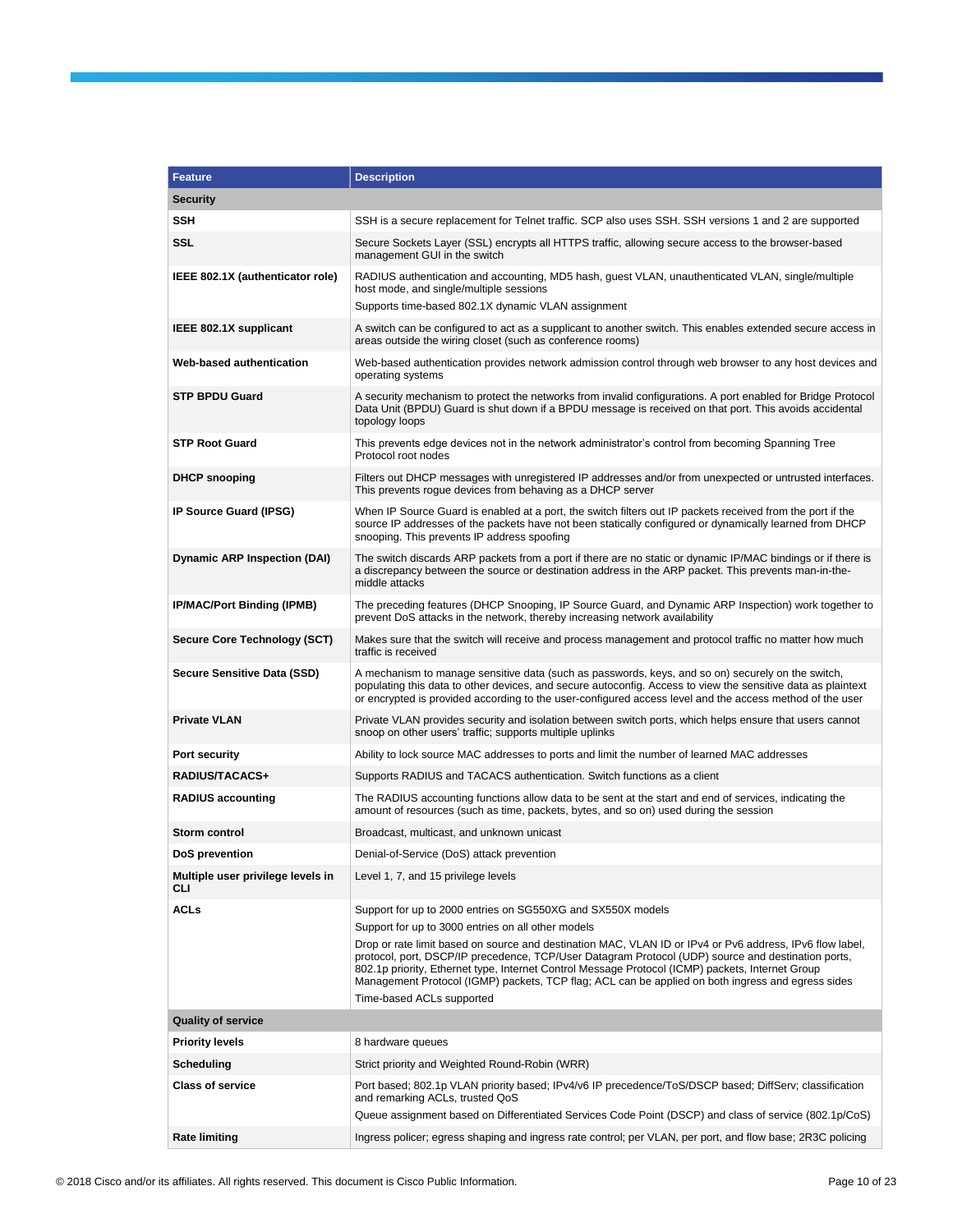| <b>Feature</b>                                             | <b>Description</b>                                                                                                                                                                                                                                                                                                                                                                                                                                                                                                                                                                                                                                                                                                                                                                                                                                                                                                                                                                                                                                                                                                                                                                                                                                                                                                                   |
|------------------------------------------------------------|--------------------------------------------------------------------------------------------------------------------------------------------------------------------------------------------------------------------------------------------------------------------------------------------------------------------------------------------------------------------------------------------------------------------------------------------------------------------------------------------------------------------------------------------------------------------------------------------------------------------------------------------------------------------------------------------------------------------------------------------------------------------------------------------------------------------------------------------------------------------------------------------------------------------------------------------------------------------------------------------------------------------------------------------------------------------------------------------------------------------------------------------------------------------------------------------------------------------------------------------------------------------------------------------------------------------------------------|
|                                                            |                                                                                                                                                                                                                                                                                                                                                                                                                                                                                                                                                                                                                                                                                                                                                                                                                                                                                                                                                                                                                                                                                                                                                                                                                                                                                                                                      |
| <b>Congestion avoidance</b>                                | A TCP congestion avoidance algorithm is required to minimize and prevent global TCP loss synchronization                                                                                                                                                                                                                                                                                                                                                                                                                                                                                                                                                                                                                                                                                                                                                                                                                                                                                                                                                                                                                                                                                                                                                                                                                             |
| <b>iSCSI</b> traffic optimization                          | A mechanism for giving priority to iSCSI traffic over other types of traffic                                                                                                                                                                                                                                                                                                                                                                                                                                                                                                                                                                                                                                                                                                                                                                                                                                                                                                                                                                                                                                                                                                                                                                                                                                                         |
| <b>Standards</b>                                           |                                                                                                                                                                                                                                                                                                                                                                                                                                                                                                                                                                                                                                                                                                                                                                                                                                                                                                                                                                                                                                                                                                                                                                                                                                                                                                                                      |
| <b>Standards</b>                                           | IEEE 802.3 10BASE-T Ethernet, IEEE 802.3u 100BASE-TX Fast Ethernet, IEEE 802.3ab 1000BASE-T<br>Gigabit Ethernet, IEEE 802.3ad Link Aggregation Control Protocol, IEEE 802.3z Gigabit Ethernet, IEEE<br>802.3ae 10 Gbit/s Ethernet over fiber for LAN, IEEE 802.3an 10GBase-T 10 Gbit/s Ethernet over copper<br>twisted pair cable, IEEE 802.3x Flow Control, IEEE 802.1D (STP, GARP, and GVRP), IEEE 802.1Q/p<br>VLAN, IEEE 802.1w Rapid STP, IEEE 802.1s Multiple STP, IEEE 802.1X Port Access Authentication, IEEE<br>802.3af, IEEE 802.3at, IEEE 802.1AB Link Layer Discovery Protocol, IEEE 802.3az Energy Efficient<br>Ethernet, RFC 768, RFC 783, RFC 791, RFC 792, RFC 793, RFC 813, RFC 826, RFC 879, RFC 896, RFC<br>854, RFC 855, RFC 856, RFC 858, RFC 894, RFC 919, RFC 920, RFC 922, RFC 950, RFC 951, RFC<br>1042, RFC 1071, RFC 1123, RFC 1141, RFC 1155, RFC 1157, RFC 1213, RFC 1215, RFC 1286, RFC<br>1350, RFC 1442, RFC 1451, RFC 1493, RFC 1533, RFC 1541, RFC 1542, RFC 1573, RFC 1624, RFC<br>1643, RFC 1700, RFC 1757, RFC 1867, RFC 1907, RFC 2011, RFC 2012, RFC 2013, RFC 2030, RFC<br>2131, RFC 2132, RFC 2233, RFC 2576, RFC 2616, RFC 2618, RFC 2665, RFC 2666, RFC 2674, RFC<br>2737, RFC 2819, RFC 2863, RFC 3164, RFC 3176, RFC 3411, RFC 3412, RFC 3413, RFC 3414, RFC<br>3415, RFC 3416, RFC 4330 |
| IP <sub>v6</sub>                                           |                                                                                                                                                                                                                                                                                                                                                                                                                                                                                                                                                                                                                                                                                                                                                                                                                                                                                                                                                                                                                                                                                                                                                                                                                                                                                                                                      |
| IP <sub>v6</sub>                                           | IPv6 host mode IPv6 over Ethernet dual IPv6/IPv4 stack<br>IPv6 Neighbor and Router Discovery (ND), IPv6 Stateless Address Autoconfiguration, path MTU Discovery<br>Duplicate Address Detection (DAD) ICMPv6<br>DHCPv6 stateful client<br>IPv6 over IPv4 network with ISATAP tunnel support<br>USGv6 and IPv6 Gold Logo certified                                                                                                                                                                                                                                                                                                                                                                                                                                                                                                                                                                                                                                                                                                                                                                                                                                                                                                                                                                                                     |
| <b>IPv6 QoS</b>                                            | Prioritize IPv6 packets in hardware                                                                                                                                                                                                                                                                                                                                                                                                                                                                                                                                                                                                                                                                                                                                                                                                                                                                                                                                                                                                                                                                                                                                                                                                                                                                                                  |
| <b>IPv6 ACL</b>                                            | Drop or rate limit IPv6 packets in hardware                                                                                                                                                                                                                                                                                                                                                                                                                                                                                                                                                                                                                                                                                                                                                                                                                                                                                                                                                                                                                                                                                                                                                                                                                                                                                          |
| <b>IPv6 First Hop Security</b>                             | RA guard<br>ND inspection<br>DHCPv6 guard<br>Neighbor binding table (snooping and static entries)<br>Neighbor binding integrity check                                                                                                                                                                                                                                                                                                                                                                                                                                                                                                                                                                                                                                                                                                                                                                                                                                                                                                                                                                                                                                                                                                                                                                                                |
| <b>Multicast Listener Discovery</b><br>(MLD v1/2) snooping | Deliver IPv6 multicast packets only to the required receivers                                                                                                                                                                                                                                                                                                                                                                                                                                                                                                                                                                                                                                                                                                                                                                                                                                                                                                                                                                                                                                                                                                                                                                                                                                                                        |
| <b>IPv6</b> applications                                   | Web/SSL, Telnet Server/SSH, Ping, Traceroute, SNTP, TFTP, SNMP, RADIUS, Syslog, DNS client, DHCP<br>Client, DHCP Autoconfig, IPv6 DHCP Relay, TACACS                                                                                                                                                                                                                                                                                                                                                                                                                                                                                                                                                                                                                                                                                                                                                                                                                                                                                                                                                                                                                                                                                                                                                                                 |
| <b>IPv6 RFC supported</b>                                  | RFC 4443 (which obsoletes RFC 2463): ICMPv6<br>RFC 4291 (which obsoletes RFC 3513): IPv6 address architecture<br>RFC 4291: IP Version 6 Addressing Architecture<br>RFC 2460: IPv6 Specification<br>RFC 4861 (which obsoletes RFC 2461): Neighbor Discovery for IPv6<br>RFC 4862 (which obsoletes RFC 2462): IPv6 Stateless Address Autoconfiguration<br>RFC 1981: Path MTU Discovery<br>RFC 4007: IPv6 Scoped Address Architecture<br>RFC 3484: Default address selection mechanism<br>RFC 5214 (which obsoletes RFC 4214): ISATAP tunneling<br>RFC 4293; MIB IPv6: Textual Conventions and General Group<br>RFC 3595; Textual Conventions for IPv6 Flow Label                                                                                                                                                                                                                                                                                                                                                                                                                                                                                                                                                                                                                                                                       |
| <b>Management</b>                                          |                                                                                                                                                                                                                                                                                                                                                                                                                                                                                                                                                                                                                                                                                                                                                                                                                                                                                                                                                                                                                                                                                                                                                                                                                                                                                                                                      |
| Web user interface                                         | Built-in switch configuration utility for easy browser-based device configuration (HTTP/HTTPS).<br>Supports simple and advanced mode, configuration, wizards, customizable dashboard, system<br>maintenance, monitoring, online help, and universal search                                                                                                                                                                                                                                                                                                                                                                                                                                                                                                                                                                                                                                                                                                                                                                                                                                                                                                                                                                                                                                                                           |
| <b>Smart Network Application</b><br>(SNA)                  | An innovative network-level monitoring and management tool embedded in Cisco 250 to 550X Series<br>switches. It can discover network topology, display link status, monitor events, apply configurations, and<br>upgrade software images across multiple switches in the network                                                                                                                                                                                                                                                                                                                                                                                                                                                                                                                                                                                                                                                                                                                                                                                                                                                                                                                                                                                                                                                     |
| <b>SNMP</b>                                                | SNMP versions 1, 2c, and 3 with support for traps, and SNMP v3 User-based Security Model (USM)                                                                                                                                                                                                                                                                                                                                                                                                                                                                                                                                                                                                                                                                                                                                                                                                                                                                                                                                                                                                                                                                                                                                                                                                                                       |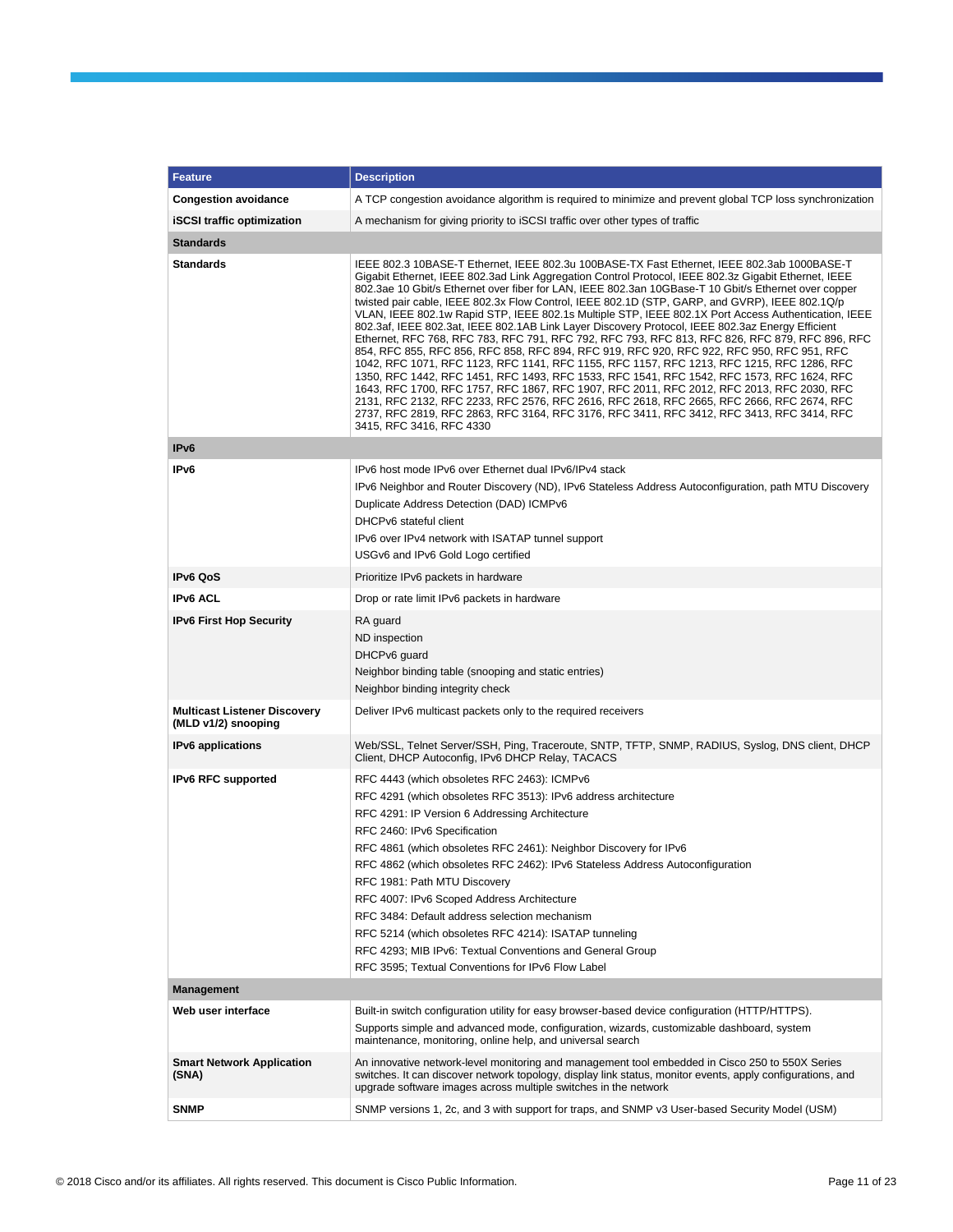| <b>Feature</b>       | <b>Description</b>               |                                         |
|----------------------|----------------------------------|-----------------------------------------|
| <b>Standard MIBs</b> | lldp-MIB                         | rfc2668-MIB                             |
|                      | lldpextdot1-MIB                  | rfc2737-MIB                             |
|                      | lldpextdot3-MIB                  | rfc2925-MIB                             |
|                      | lldpextmed-MIB                   | rfc3621-MIB                             |
|                      | rfc2674-MIB                      | rfc4668-MIB                             |
|                      | rfc2575-MIB                      | rfc4670-MIB                             |
|                      | rfc2573-MIB                      | trunk-MIB                               |
|                      | rfc2233-MIB                      | tunnel-MIB                              |
|                      | $rfc2013-MIB$                    | udp-MIB                                 |
|                      | $rfc2012-MIB$                    | draft-ietf-bridge-8021x-MIB             |
|                      | rfc2011-MIB                      | draft-ietf-bridge-rstpmib-04-MIB        |
|                      | RFC-1212                         | draft-ietf-hubmib-etherif-mib-v3-00-MIB |
|                      | RFC-1215                         | draft-ietf-syslog-device-MIB            |
|                      | SNMP <sub>v2</sub> -CONF         | ianaaddrfamnumbers-MIB                  |
|                      | SNMP <sub>v2</sub> -TC           | ianaifty-MIB                            |
|                      | p-bridge-MIB                     | ianaprot-MIB                            |
|                      | q-bridge-MIB                     | inet-address-MIB                        |
|                      | rfc1389-MIB                      | ip-forward-MIB                          |
|                      | $rfc1493-MIB$                    | ip-MIB                                  |
|                      | $rfc1611-MIB$                    | <b>RFC1155-SMI</b>                      |
|                      | $rfc1612-MIB$                    | RFC1213-MIB                             |
|                      | rfc1850-MIB                      | SNMP <sub>v2</sub> -MIB                 |
|                      | rfc1907-MIB                      | SNMP <sub>v2</sub> -SMI                 |
|                      | rfc2571-MIB                      | SNMP <sub>v2</sub> -TM                  |
|                      | rfc2572-MIB                      | RMON-MIB                                |
|                      | rfc2574-MIB                      | rfc1724-MIB                             |
|                      | rfc2576-MIB                      | dcb-raj-DCBX-MIB-1108-MIB               |
|                      | rfc2613-MIB                      | $rfc1213-MIB$                           |
|                      | rfc2665-MIB                      | rfc1757-MIB                             |
| <b>Private MIBs</b>  | CISCOSB-Ildp-MIB                 | CISCOSB-iprouter-MIB                    |
|                      | CISCOSB-brgmulticast-MIB         | CISCOSB-ipv6-MIB                        |
|                      | CISCOSB-bridgemibobjects-MIB     | CISCOSB-mnginf-MIB                      |
|                      | CISCOSB-bonjour-MIB              | CISCOSB-Icli-MIB                        |
|                      | CISCOSB-dhcpcl-MIB               | CISCOSB-localization-MIB                |
|                      | CISCOSB-MIB                      | CISCOSB-mcmngr-MIB                      |
|                      | CISCOSB-wrandomtaildrop-MIB      | CISCOSB-localization-MIB                |
|                      | CISCOSB-traceroute-MIB           | CISCOSB-mcmngr-MIB                      |
|                      | CISCOSB-telnet-MIB               | CISCOSB-mng-MIB                         |
|                      | CISCOSB-stormctrl-MIB            | CISCOSB-physdescription-MIB             |
|                      | CISCOSBssh-MIB                   | CISCOSB-PoE-MIB                         |
|                      | CISCOSB-socket-MIB               | CISCOSB-protectedport-MIB               |
|                      | CISCOSB-sntp-MIB                 | CISCOSB-rmon-MIB                        |
|                      | CISCOSB-smon-MIB                 | CISCOSB-rs232-MIB                       |
|                      | CISCOSB-phy-MIB                  | CISCOSB-SecuritySuite-MIB               |
|                      | CISCOSB-multisessionterminal-MIB | CISCOSB-snmp-MIB                        |
|                      | CISCOSB-mri-MIB                  | CISCOSB-specialbpdu-MIB                 |
|                      | CISCOSB-jumboframes-MIB          | CISCOSB-banner-MIB                      |
|                      | CISCOSB-gvrp-MIB                 | CISCOSB-syslog-MIB                      |
|                      | CISCOSB-endofmib-MIB             | CISCOSB-TcpSession-MIB                  |
|                      | CISCOSB-dot1x-MIB                | CISCOSB-traps-MIB                       |
|                      | CISCOSB-deviceparams-MIB         | CISCOSB-trunk-MIB                       |
|                      | CISCOSB-cli-MIB                  | CISCOSB-tuning-MIB                      |
|                      | CISCOSB-cdb-MIB                  | CISCOSB-tunnel-MIB                      |
|                      | CISCOSB-brgmacswitch-MIB         | CISCOSB-udp-MIB                         |
|                      | CISCOSB-3sw2swtables-MIB         | CISCOSB-vlan-MIB                        |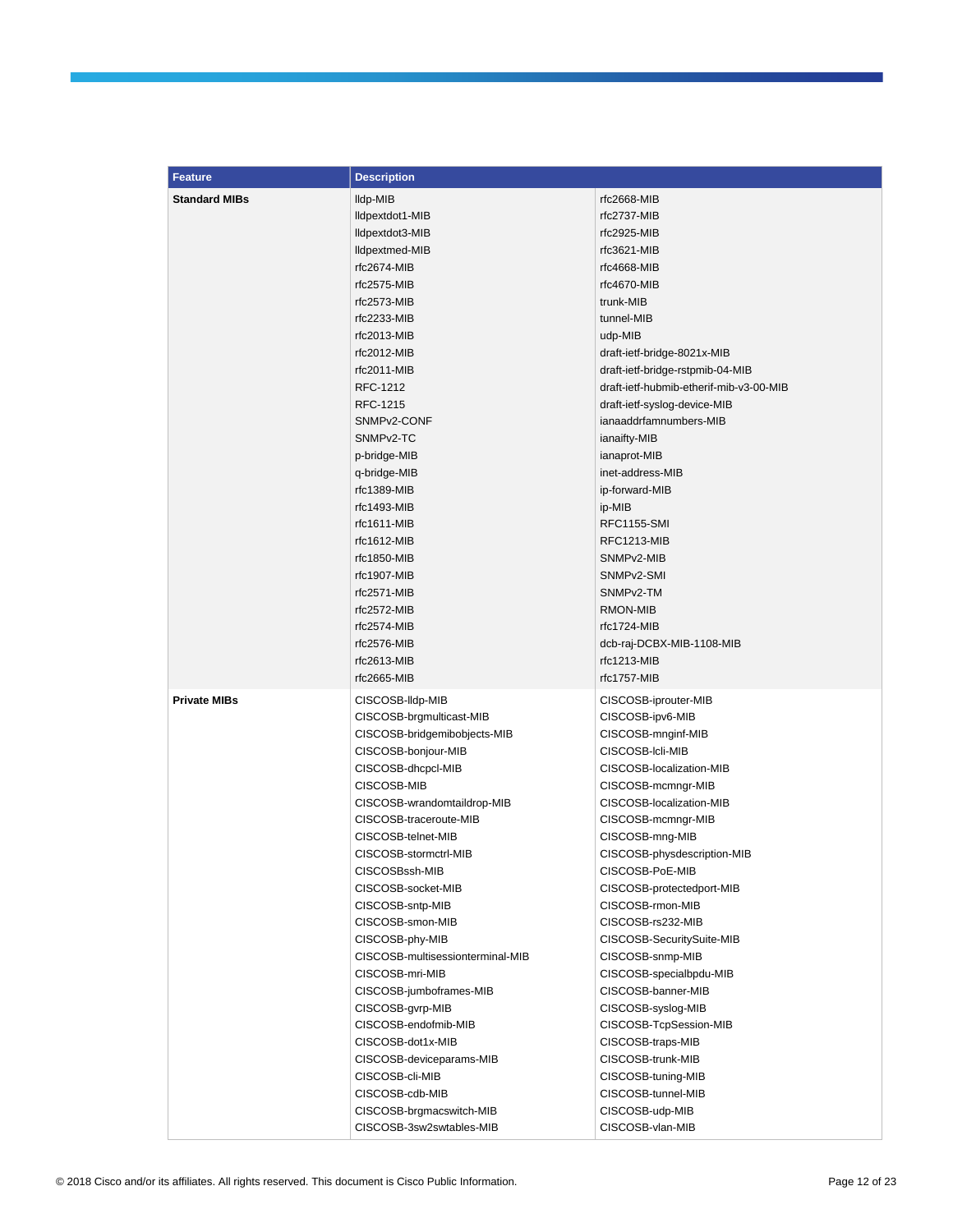| <b>Feature</b>                                                   | <b>Description</b>                                                                                                                                                                   |                                                                                                                                                                                                                 |  |
|------------------------------------------------------------------|--------------------------------------------------------------------------------------------------------------------------------------------------------------------------------------|-----------------------------------------------------------------------------------------------------------------------------------------------------------------------------------------------------------------|--|
|                                                                  | CISCOSB-smartPorts-MIB                                                                                                                                                               | CISCOSB-ipstdacl-MIB                                                                                                                                                                                            |  |
|                                                                  | CISCOSB-tbi-MIB                                                                                                                                                                      | CISCOSB-eee-MIB                                                                                                                                                                                                 |  |
|                                                                  | CISCOSB-macbaseprio-MIB                                                                                                                                                              | CISCOSB-ssl-MIB                                                                                                                                                                                                 |  |
|                                                                  | CISCOSB-env_mib-MIB                                                                                                                                                                  | CISCOSB-digitalkeymanage-MIB                                                                                                                                                                                    |  |
|                                                                  | CISCOSB-policy-MIB                                                                                                                                                                   | CISCOSB-qosclimib-MIB                                                                                                                                                                                           |  |
|                                                                  | CISCOSB-sensor-MIB                                                                                                                                                                   | CISCOSB-vrrp-MIB                                                                                                                                                                                                |  |
|                                                                  | CISCOSB-aaa-MIB                                                                                                                                                                      | CISCOSB-tbp-MIB                                                                                                                                                                                                 |  |
|                                                                  | CISCOSB-application-MIB                                                                                                                                                              | CISCOSB-stack-MIB                                                                                                                                                                                               |  |
|                                                                  | CISCOSB-bridgesecurity-MIB                                                                                                                                                           | CISCOSMB-MIB                                                                                                                                                                                                    |  |
|                                                                  | CISCOSB-copy-MIB                                                                                                                                                                     | CISCOSB-secsd-MIB                                                                                                                                                                                               |  |
|                                                                  | CISCOSB-CpuCounters-MIB                                                                                                                                                              | CISCOSB-draft-ietf-entmib-sensor-MIB                                                                                                                                                                            |  |
|                                                                  | CISCOSB-Custom1BonjourService-MIB                                                                                                                                                    | CISCOSB-draft-ietf-syslog-device-MIB                                                                                                                                                                            |  |
|                                                                  | CISCOSB-dhcp-MIB                                                                                                                                                                     | CISCOSB-rfc2925-MIB                                                                                                                                                                                             |  |
|                                                                  | CISCOSB-dlf-MIB                                                                                                                                                                      | CISCOSB-vrrpv3-MIB                                                                                                                                                                                              |  |
|                                                                  | CISCOSB-dnscl-MIB                                                                                                                                                                    | CISCO-SMI-MIB                                                                                                                                                                                                   |  |
|                                                                  | CISCOSB-embweb-MIB                                                                                                                                                                   | CISCOSB-DebugCapabilities-MIB                                                                                                                                                                                   |  |
|                                                                  | CISCOSB-fft-MIB                                                                                                                                                                      | CISCOSB-CDP-MIB                                                                                                                                                                                                 |  |
|                                                                  | CISCOSB-file-MIB CISCOSB-greeneth-MIB                                                                                                                                                | CISCOSB-vlanVoice-MIB                                                                                                                                                                                           |  |
|                                                                  | CISCOSB-interfaces-MIB                                                                                                                                                               | CISCOSB-EVENTS-MIB                                                                                                                                                                                              |  |
|                                                                  | CISCOSB-interfaces_recovery-MIB                                                                                                                                                      | CISCOSB-sysmng-MIB                                                                                                                                                                                              |  |
|                                                                  | CISCOSB-ip-MIB                                                                                                                                                                       | CISCOSB-sct-MIB                                                                                                                                                                                                 |  |
|                                                                  | CISCOSB-iprouter-MIB                                                                                                                                                                 | CISCO-TC-MIB                                                                                                                                                                                                    |  |
|                                                                  | CISCOSB-ipv6-MIB                                                                                                                                                                     | CISCO-VTP-MIB                                                                                                                                                                                                   |  |
|                                                                  | CISCOSB-mnginf-MIB                                                                                                                                                                   | CISCO-CDP-MIB                                                                                                                                                                                                   |  |
|                                                                  | CISCOSB-Icli-MIB                                                                                                                                                                     |                                                                                                                                                                                                                 |  |
| <b>RMON</b>                                                      | enhanced traffic management, monitoring, and analysis                                                                                                                                | Embedded RMON software agent supports 4 RMON groups (history, statistics, alarms, and events) for                                                                                                               |  |
| IPv4 and IPv6 dual stack                                         | Coexistence of both protocol stacks to ease migration                                                                                                                                |                                                                                                                                                                                                                 |  |
| Firmware upgrade                                                 | • Web browser upgrade (HTTP/HTTPS) and TFTP and SCP                                                                                                                                  |                                                                                                                                                                                                                 |  |
|                                                                  | • Upgrade can be initiated through console port as well                                                                                                                              |                                                                                                                                                                                                                 |  |
|                                                                  | • Dual images for resilient firmware upgrades                                                                                                                                        |                                                                                                                                                                                                                 |  |
| Port mirroring                                                   | probe. Up to 8 source ports can be mirrored to one destination port                                                                                                                  | Traffic on a port or LAG can be mirrored to another port for analysis with a network analyzer or RMON                                                                                                           |  |
| <b>VLAN mirroring</b>                                            | source VLANs can be mirrored to one destination port                                                                                                                                 | Traffic from a VLAN can be mirrored to a port for analysis with a network analyzer or RMON probe. Up to 8                                                                                                       |  |
| Flow-based redirection and<br>mirroring                          | Redirect or mirror traffic to a destination port or mirroring session based on flow                                                                                                  |                                                                                                                                                                                                                 |  |
| <b>Remote Switch Port Analyzer</b><br>(RSPAN)                    | Traffic can be mirrored across Layer 2 domain to a remote port on a different switch for easier<br>troubleshooting                                                                   |                                                                                                                                                                                                                 |  |
| sFlow agent                                                      | flow level                                                                                                                                                                           | Switch can export sFlow sample to external collectors. sFlow provides visibility into network traffic down to                                                                                                   |  |
| DHCP (options 12, 66, 67, 82,<br>129, and 150)                   | DHCP options facilitate tighter control from a central point (DHCP server), to obtain IP address,<br>autoconfiguration (with configuration file download), DHCP Relay, and host name |                                                                                                                                                                                                                 |  |
| <b>Autoconfiguration with Secure</b><br>Copy (SCP) file download | Enables secure mass deployment with protection of sensitive data                                                                                                                     |                                                                                                                                                                                                                 |  |
| <b>Text-editable configs</b>                                     | deployment                                                                                                                                                                           | Config files can be edited with a text editor and downloaded to another switch, facilitating easier mass                                                                                                        |  |
| <b>Smartports</b>                                                | Simplified configuration of QoS and security capabilities                                                                                                                            |                                                                                                                                                                                                                 |  |
| <b>Auto Smartports</b>                                           |                                                                                                                                                                                      | Automatically applies the intelligence delivered through the Smartports roles to the port based on the<br>devices discovered over Cisco Discovery Protocol or LLDP-MED. This facilitates zero-touch deployments |  |
| Secure Copy (SCP)                                                | Securely transfer files to and from the switch                                                                                                                                       |                                                                                                                                                                                                                 |  |
| <b>Textview CLI</b>                                              | Scriptable CLI. A full CLI as well as a menu CLI are supported                                                                                                                       |                                                                                                                                                                                                                 |  |
| <b>Cloud services</b>                                            | Support for Cisco FindIT Network Manager and Active Advisor                                                                                                                          |                                                                                                                                                                                                                 |  |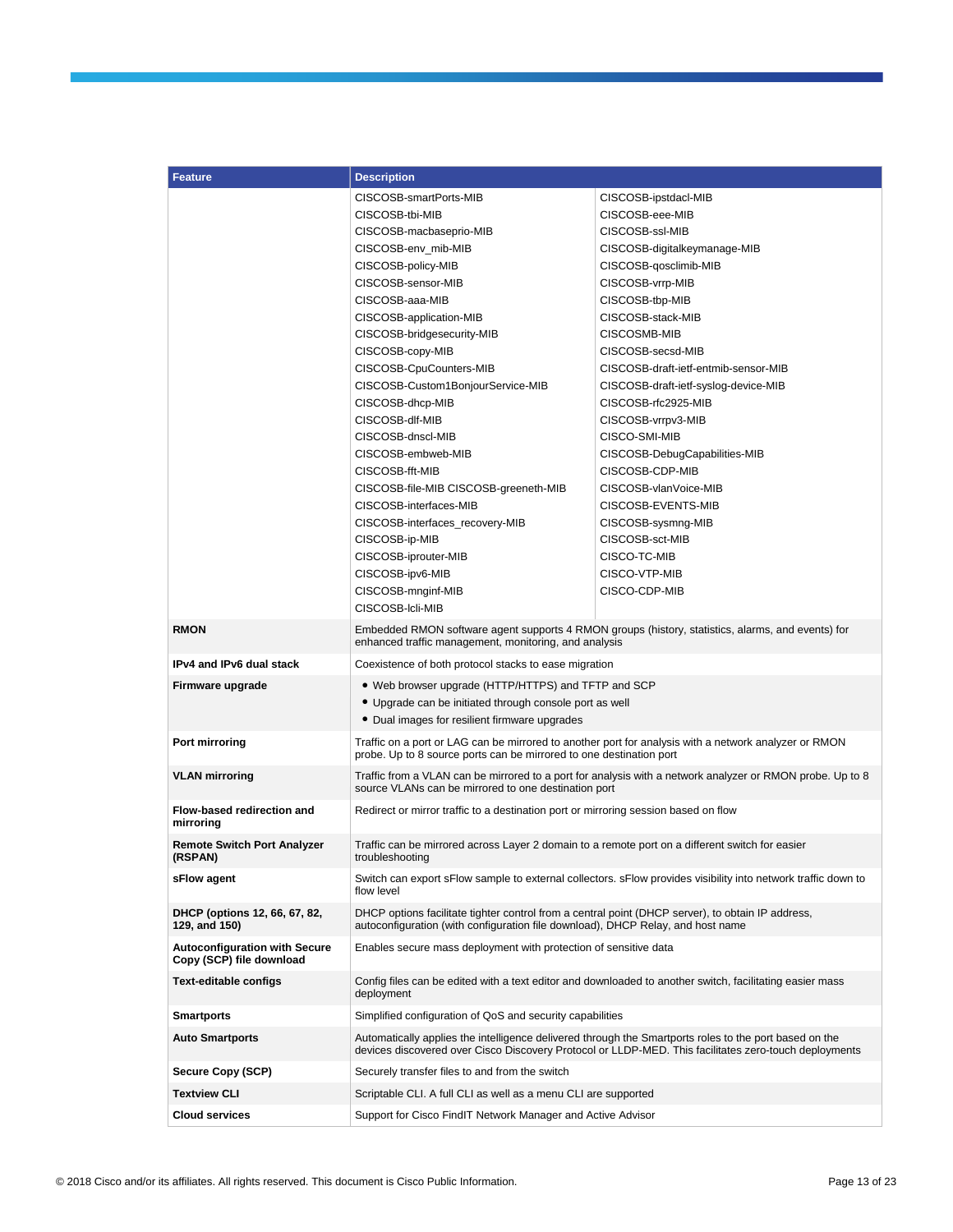| <b>Feature</b>                                    | <b>Description</b>                                                                                                                                                                                                                                                                                                                                    |                                                                                           |                                                                                                                                                                                                       |  |  |
|---------------------------------------------------|-------------------------------------------------------------------------------------------------------------------------------------------------------------------------------------------------------------------------------------------------------------------------------------------------------------------------------------------------------|-------------------------------------------------------------------------------------------|-------------------------------------------------------------------------------------------------------------------------------------------------------------------------------------------------------|--|--|
| <b>Embedded FindIT Network Probe</b>              |                                                                                                                                                                                                                                                                                                                                                       | separate hardware or virtual machine for the FindIT Network Probe on site                 | Support for embedded FindIT Network Probe running on the switch. Eliminates the need to set up a                                                                                                      |  |  |
| <b>Cisco Network Plug and Play</b><br>(PnP) agent | The Cisco Network PnP solution provides a simple, secure, unified, and integrated offering to ease new<br>branch or campus device rollouts or for provisioning updates to an existing network. The solution provides a<br>unified approach to provision Cisco routers, switches, and wireless devices with a near-zero-touch<br>deployment experience |                                                                                           |                                                                                                                                                                                                       |  |  |
| Localization                                      |                                                                                                                                                                                                                                                                                                                                                       | Localization of GUI and documentation into multiple languages                             |                                                                                                                                                                                                       |  |  |
| Login banner                                      |                                                                                                                                                                                                                                                                                                                                                       | Configurable multiple banners for web as well as CLI                                      |                                                                                                                                                                                                       |  |  |
| Time-based port operation                         | Link up or down based on user-defined schedule (when the port is administratively up)                                                                                                                                                                                                                                                                 |                                                                                           |                                                                                                                                                                                                       |  |  |
| Other management                                  |                                                                                                                                                                                                                                                                                                                                                       | client; SSH client; automatic time settings from Management Station                       | Traceroute; single IP management; HTTP/HTTPS; SSH; RADIUS; port mirroring; TFTP upgrade; DHCP<br>client; Simple Network Time Protocol (SNTP); Xmodem upgrade; cable diagnostics; Ping; syslog; Telnet |  |  |
| Green (power efficiency)                          |                                                                                                                                                                                                                                                                                                                                                       |                                                                                           |                                                                                                                                                                                                       |  |  |
| Energy detect                                     |                                                                                                                                                                                                                                                                                                                                                       | of any packets when the switch detects the link is up                                     | Automatically turns power off on RJ-45 port when detecting link down. Active mode is resumed without loss                                                                                             |  |  |
| Cable length detection                            |                                                                                                                                                                                                                                                                                                                                                       |                                                                                           | Adjusts the signal strength based on the cable length. Reduces the power consumption for shorter cables                                                                                               |  |  |
| EEE compliant (802.3az)                           |                                                                                                                                                                                                                                                                                                                                                       | Supports IEEE 802.3az on all 10 Gigabit copper ports                                      |                                                                                                                                                                                                       |  |  |
| <b>Disable port LEDs</b>                          |                                                                                                                                                                                                                                                                                                                                                       | LEDs can be manually turned off to save on energy                                         |                                                                                                                                                                                                       |  |  |
| General                                           |                                                                                                                                                                                                                                                                                                                                                       |                                                                                           |                                                                                                                                                                                                       |  |  |
| Jumbo frames                                      |                                                                                                                                                                                                                                                                                                                                                       | Frame sizes up to 9000 bytes. The default MTU is 2000                                     |                                                                                                                                                                                                       |  |  |
| <b>MAC</b> table                                  |                                                                                                                                                                                                                                                                                                                                                       | 32,000 addresses on the SG550XG and SX550X models<br>16,000 addresses on all other models |                                                                                                                                                                                                       |  |  |
| <b>Discovery</b>                                  |                                                                                                                                                                                                                                                                                                                                                       |                                                                                           |                                                                                                                                                                                                       |  |  |
| Bonjour                                           |                                                                                                                                                                                                                                                                                                                                                       | The switch advertises itself using the Bonjour protocol                                   |                                                                                                                                                                                                       |  |  |
| LLDP (802.1ab) with LLDP-MED<br>extensions        | Link Layer Discovery Protocol (LLDP) allows the switch to advertise its identification, configuration, and<br>capabilities to neighboring devices that store the data in a MIB. LLDP-MED is an enhancement to LLDP that<br>adds the extensions needed for IP phones                                                                                   |                                                                                           |                                                                                                                                                                                                       |  |  |
| <b>Cisco Discovery Protocol</b>                   | The switch advertises itself using the Cisco Discovery Protocol. It also learns the connected device and its<br>characteristics using Cisco Discovery Protocol                                                                                                                                                                                        |                                                                                           |                                                                                                                                                                                                       |  |  |
| <b>Product specifications</b>                     |                                                                                                                                                                                                                                                                                                                                                       |                                                                                           |                                                                                                                                                                                                       |  |  |
| <b>Power over Ethernet</b>                        |                                                                                                                                                                                                                                                                                                                                                       | the RJ45 network ports. 60W PoE is also supported on selected RJ-45 network ports         | The following switches support 802.3at PoE+, 802.3af PoE, and Cisco prestandard (legacy) PoE on any of                                                                                                |  |  |
|                                                   |                                                                                                                                                                                                                                                                                                                                                       | to any of the other RJ45 network ports, until the PoE budget for the switch is reached    | Maximum power of 60W is delivered to any of the 60W PoE ports, and maximum power of 30W is delivered                                                                                                  |  |  |
|                                                   |                                                                                                                                                                                                                                                                                                                                                       | The total power available for PoE per switch is as follows                                |                                                                                                                                                                                                       |  |  |
|                                                   | Model                                                                                                                                                                                                                                                                                                                                                 | Power dedicated to PoE                                                                    | Number of ports that support PoE                                                                                                                                                                      |  |  |
|                                                   | SF550X-24P                                                                                                                                                                                                                                                                                                                                            | 195W                                                                                      | 24 (8 support 60W PoE)                                                                                                                                                                                |  |  |
|                                                   | SF550X-24MP                                                                                                                                                                                                                                                                                                                                           | 382W                                                                                      | 24 (8 support 60W PoE)                                                                                                                                                                                |  |  |
|                                                   | SF550X-48P                                                                                                                                                                                                                                                                                                                                            | 382W                                                                                      | 48 (16 support 60W PoE)                                                                                                                                                                               |  |  |
|                                                   | SF550X-48MP                                                                                                                                                                                                                                                                                                                                           | 740W                                                                                      | 48 (16 support 60W PoE)                                                                                                                                                                               |  |  |
|                                                   | SG550X-24P                                                                                                                                                                                                                                                                                                                                            | 195W                                                                                      | 24 (8 support 60W PoE)                                                                                                                                                                                |  |  |
|                                                   | SG550X-24MP                                                                                                                                                                                                                                                                                                                                           | 382W                                                                                      | 24 (8 support 60W PoE)                                                                                                                                                                                |  |  |
|                                                   | SG550X-24MPP                                                                                                                                                                                                                                                                                                                                          | 740W                                                                                      | 24 (8 support 60W PoE)                                                                                                                                                                                |  |  |
|                                                   | SG550X-48P                                                                                                                                                                                                                                                                                                                                            | 382W                                                                                      | 48 (16 support 60W PoE)                                                                                                                                                                               |  |  |
|                                                   | SG550X-48MP                                                                                                                                                                                                                                                                                                                                           | 740W                                                                                      | 48 (16 support 60W PoE)                                                                                                                                                                               |  |  |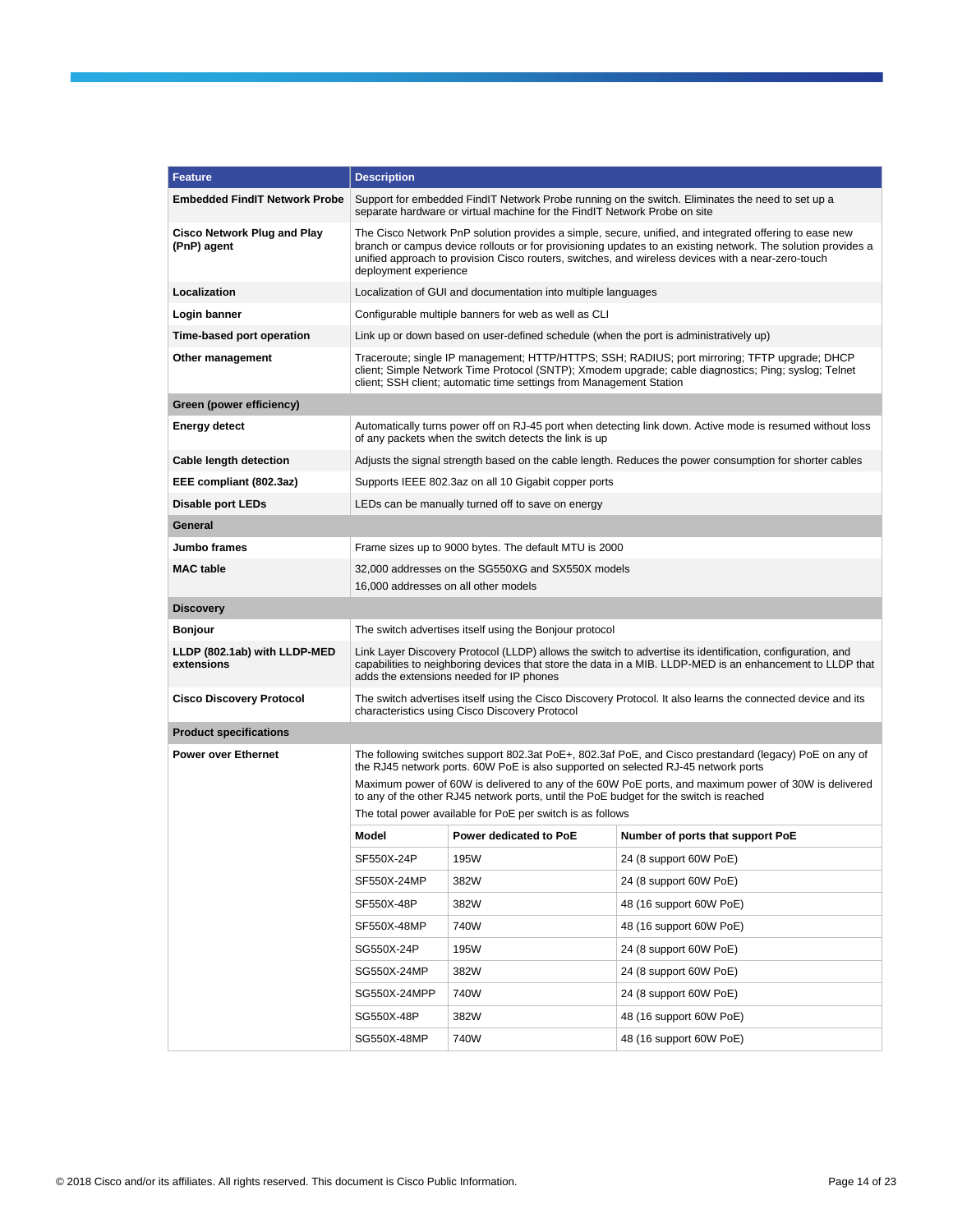| <b>Feature</b>                 | <b>Description</b> |                                    |                                |                                    |                                 |
|--------------------------------|--------------------|------------------------------------|--------------------------------|------------------------------------|---------------------------------|
| Power consumption (worst case) | <b>Model name</b>  | Green power (mode)                 | System<br>power<br>consumption | Power<br>consumption<br>(with PoE) | Heat<br>dissipation<br>(BTU/hr) |
|                                | SF550X-24          | EEE, Energy Detect, Short<br>Reach | 110V=20.0W<br>220V=20.8W       | N/A                                | 70.97                           |
|                                | SF550X-24P         | EEE, Energy Detect, Short<br>Reach | 110V=39.3W<br>220V=39.9W       | 110V=242.1W<br>220V=239.2W         | 826.08                          |
|                                | SF550X-24MP        | EEE, Energy Detect, Short<br>Reach | 110V=41.2W<br>220V=42.0W       | 110V=452.0W<br>220V=440.9W         | 1,542.29                        |
|                                | SF550X-48          | EEE, Energy Detect, Short<br>Reach | 110V=35.9W<br>220V=37.6W       | N/A                                | 128.30                          |
|                                | SF550X-48P         | EEE, Energy Detect, Short<br>Reach | 110V=50.7W<br>220V=51.3W       | 110V=461.8W<br>220V=448.9W         | 1,575.73                        |
|                                | SF550X-48MP        | EEE, Energy Detect, Short<br>Reach | 110V=54.7W<br>220V=54.4W       | 110V=842.1W<br>220V=820.7W         | 2,873.36                        |
|                                | SG550X-24          | EEE, Energy Detect, Short<br>Reach | 110V=33.5W<br>220V=33.5W       | N/A                                | 114.31                          |
|                                | SG550X-24P         | EEE, Energy Detect, Short<br>Reach | 110V=49.4W<br>220V=50.1W       | 110V=269.2W<br>220V=260.1W         | 918.55                          |
|                                | SG550X-24MP        | EEE, Energy Detect, Short<br>Reach | 110V=53.8W<br>220V=54.8W       | 110V=471.2W<br>220V=460.4W         | 1,607.80                        |
|                                | SG550X-24MPP       | EEE, Energy Detect, Short<br>Reach | 110V=62.3W<br>220V=62.2W       | 110V=870.1W<br>220V=860.2W         | 2,968.90                        |
|                                | SG550X-48          | EEE, Energy Detect, Short<br>Reach | 110V=52.0W<br>220V=51.8W       | N/A                                | 177.43                          |
|                                | SG550X-48P         | EEE, Energy Detect, Short<br>Reach | 110V=76.3W<br>220V=76.9W       | 110V=494.3W<br>220V=483.1W         | 1,686.62                        |
|                                | SG550X-48MP        | EEE, Energy Detect, Short<br>Reach | 110V=82.9W<br>220V=82.9W       | 110V=893.1W<br>220V=878.0W         | 3,047.38                        |
|                                | SG550XG-8F8T       | EEE, Energy Detect, Short<br>Reach | 110V=84.3W<br>220V=84.6W       | N/A                                | 288.67                          |
|                                | SG550XG-24F        | EEE, Energy Detect, Short<br>Reach | 110V=76.6W<br>220V=77.5W       | N/A                                | 264.44                          |
|                                | SG550XG-24T        | EEE, Energy Detect, Short<br>Reach | 110V=143.9W<br>220V=142.9W     | N/A                                | 491.01                          |
|                                | SG550XG-48T        | EEE, Energy Detect, Short<br>Reach | 110V=264.4W<br>220V=255.8W     | N/A                                | 902.17                          |
|                                | SX550X-12F         | EEE, Energy Detect, Short<br>Reach | 110V=24.3W<br>220V=25.3W       | N/A                                | 86.33                           |
|                                | SX550X-16FT        | EEE, Energy Detect, Short<br>Reach | 110V=57W<br>220V=57.7W         | N/A                                | 196.88                          |
|                                | SX550X-24FT        | EEE, Energy Detect, Short<br>Reach | 110V=78.4W<br>220V=80.2W       | N/A                                | 273.65                          |
|                                | SX550X-24F         | EEE, Energy Detect, Short<br>Reach | 110V=54.9W<br>220V=55.5W       | N/A                                | 189.37                          |
|                                | SX550X-24          | EEE, Energy Detect, Short<br>Reach | 110V=124.1W<br>220V=124.6W     | N/A                                | 425.15                          |
|                                | SX550X-52          | EEE, Energy Detect, Short<br>Reach | 110V=234.5W<br>220V=229.3W     | N/A                                | 800.15                          |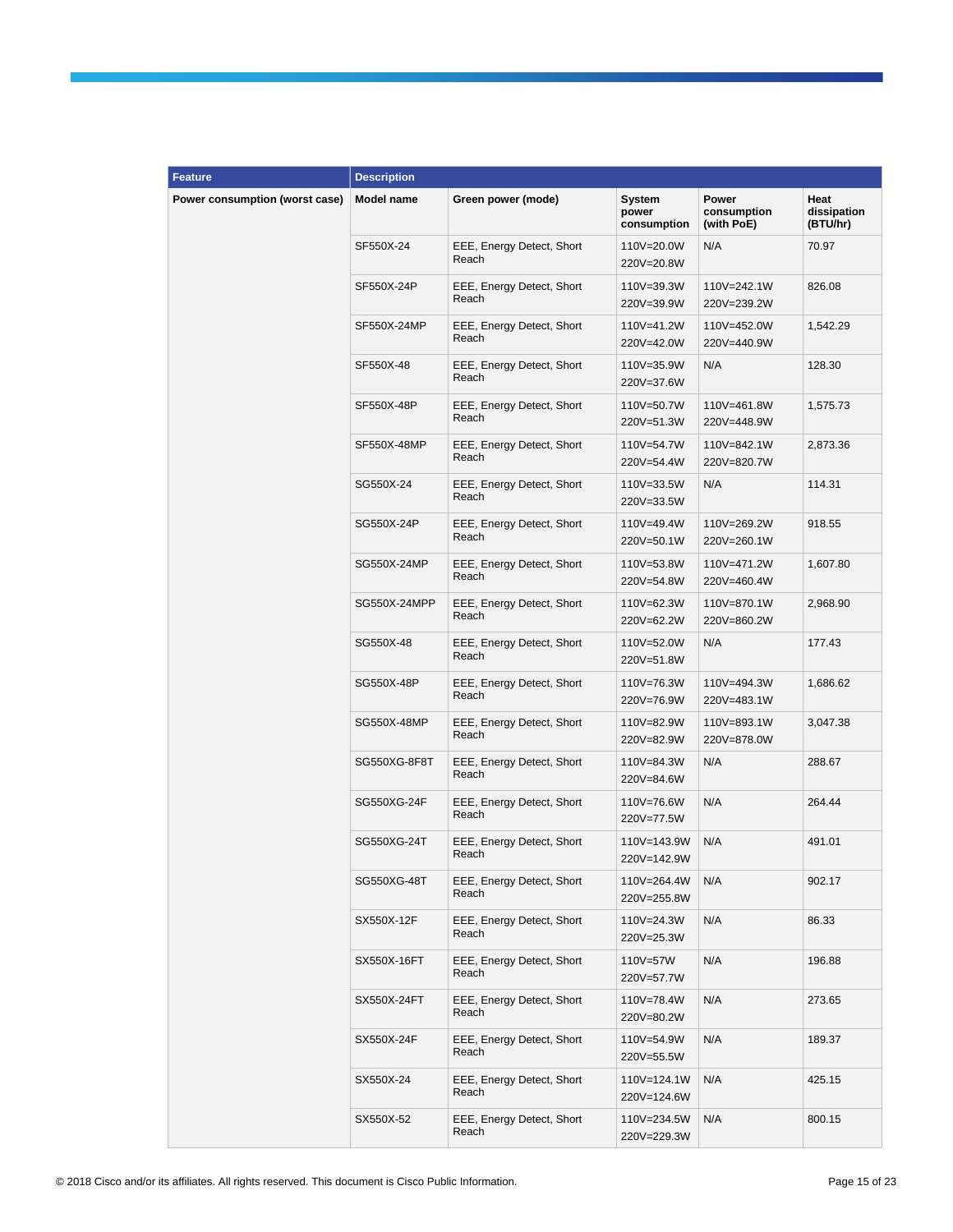| <b>Feature</b> | <b>Description</b> |                                                                                     |                      |                                           |
|----------------|--------------------|-------------------------------------------------------------------------------------|----------------------|-------------------------------------------|
| <b>Ports</b>   | <b>Model name</b>  | <b>Total system ports</b>                                                           | <b>Network ports</b> | <b>Uplink ports</b>                       |
|                | SF550X-24          | 24x FE + 4x 10 GE                                                                   | 24x FE               | $2x 10 GE copper/SFP+ combo + 2x$<br>SFP+ |
|                | SF550X-24P         | 24x FE + 4x 10 GE                                                                   | 24x FE               | 2x 10 GE copper/SFP+ combo + 2x<br>SFP+   |
|                | SF550X-24MP        | 24x FE + 4x 10 GE                                                                   | 24x FE               | $2x 10 GE copper/SFP+ combo + 2x$<br>SFP+ |
|                | SF550X-48          | 48x FE + 4x 10 GE                                                                   | 48x FE               | $2x 10 GE copper/SFP+ combo + 2x$<br>SFP+ |
|                | SF550X-48P         | 48x FE + 4x 10 GE                                                                   | 48x FE               | $2x 10 GE copper/SFP+ combo + 2x$<br>SFP+ |
|                | SF550X-48MP        | 48x FE + 4x 10 GE                                                                   | 48x FE               | $2x 10 GE copper/SFP+ combo + 2x$<br>SFP+ |
|                | SG550X-24          | 24x GE + 4x 10 GE                                                                   | 24x GE               | $2x 10 GE copper/SFP+ combo + 2x$<br>SFP+ |
|                | SG550X-24P         | 24x GE + 4x 10 GE                                                                   | 24x GE               | 2x 10 GE copper/SFP+ combo + 2x<br>SFP+   |
|                | SG550X-24MP        | 24x GE + 4x 10 GE                                                                   | 24x GE               | $2x 10 GE copper/SFP+ combo + 2x$<br>SFP+ |
|                | SG550X-24MPP       | 24x GE + 4x 10 GE                                                                   | 24x GE               | $2x 10 GE copper/SFP+ combo + 2x$<br>SFP+ |
|                | SG550X-48          | 48x GE + 4x 10 GE                                                                   | 48x GE               | $2x 10 GE copper/SFP+ combo + 2x$<br>SFP+ |
|                | SG550X-48P         | 48x GE + 4x 10 GE                                                                   | 48x GE               | $2x 10 GE copper/SFP+ combo + 2x$<br>SFP+ |
|                | SG550X-48MP        | 48x GE + 4x 10 GE                                                                   | 48x GE               | $2x 10 GE copper/SFP+ combo + 2x$<br>SFP+ |
|                | SG550XG-8F8T       | 8x 10 GE copper + 8x 10 GE<br>SFP+ plus 1x GE OOB<br>management                     | 8x 10 GE             | 8x 10 GE SFP+                             |
|                | SG550XG-24F        | 22x 10 GE SFP+ slots + 2x<br>combo 10 GE copper/SFP+ plus<br>1x GE OOB management   | 22x 10 GE<br>SFP+    | 2x 10 GE copper/SFP+ combo                |
|                | SG550XG-24T        | 22x 10 GE copper + 2x combo<br>10 GE copper/SFP+ plus 1x GE<br>OOB management       | 22x 10 GE            | 2x 10 GE copper/SFP+ combo                |
|                | SG550XG-48T        | 46x 10 GE copper + 2x combo<br>10 GE copper/SFP+ plus 1x GE<br>OOB management       | 46x 10 GE            | 2x 10 GE copper/SFP+ combo                |
|                | SX550X-12F         | 10x 10 GE SFP+ slots $+2x$<br>combo 10 GE copper/SFP+ plus<br>1x GE OOB management  | 10x 10 GE            | 2x 10 GE copper/SFP+ combo                |
|                | SX550X-16FT        | 8x 10 GE copper + 8x 10 GE<br>SFP+ plus 1x GE OOB<br>management                     | 8x 10 GE             | 8x 10 GE SFP+                             |
|                | SX550X-24FT        | 12x 10 GE copper + 12x 10 GE<br>SFP+ plus 1 GE OOB<br>management                    | 12x 10 GE            | 12x 10 GE SFP+                            |
|                | SX550X-24F         | $20x$ 10 GE SFP+ slots + 4x<br>combo 10 GE copper/SFP+ plus<br>1x GE OOB management | 20x 10 GE<br>SFP+    | 4x 10 GE copper/SFP+ combo                |
|                | SX550X-24          | 20x 10 GE copper + 4x combo<br>10 GE copper/SFP+ plus 1x GE<br>OOB management       | 20x 10 GE            | 4x 10 GE copper/SFP+ combo                |
|                | SX550X-52          | 48x 10 GE copper + 4x 10 GE<br>SFP+ plus 1x GE OOB<br>management                    | 48x 10 GE            | 4x 10 GE SFP+                             |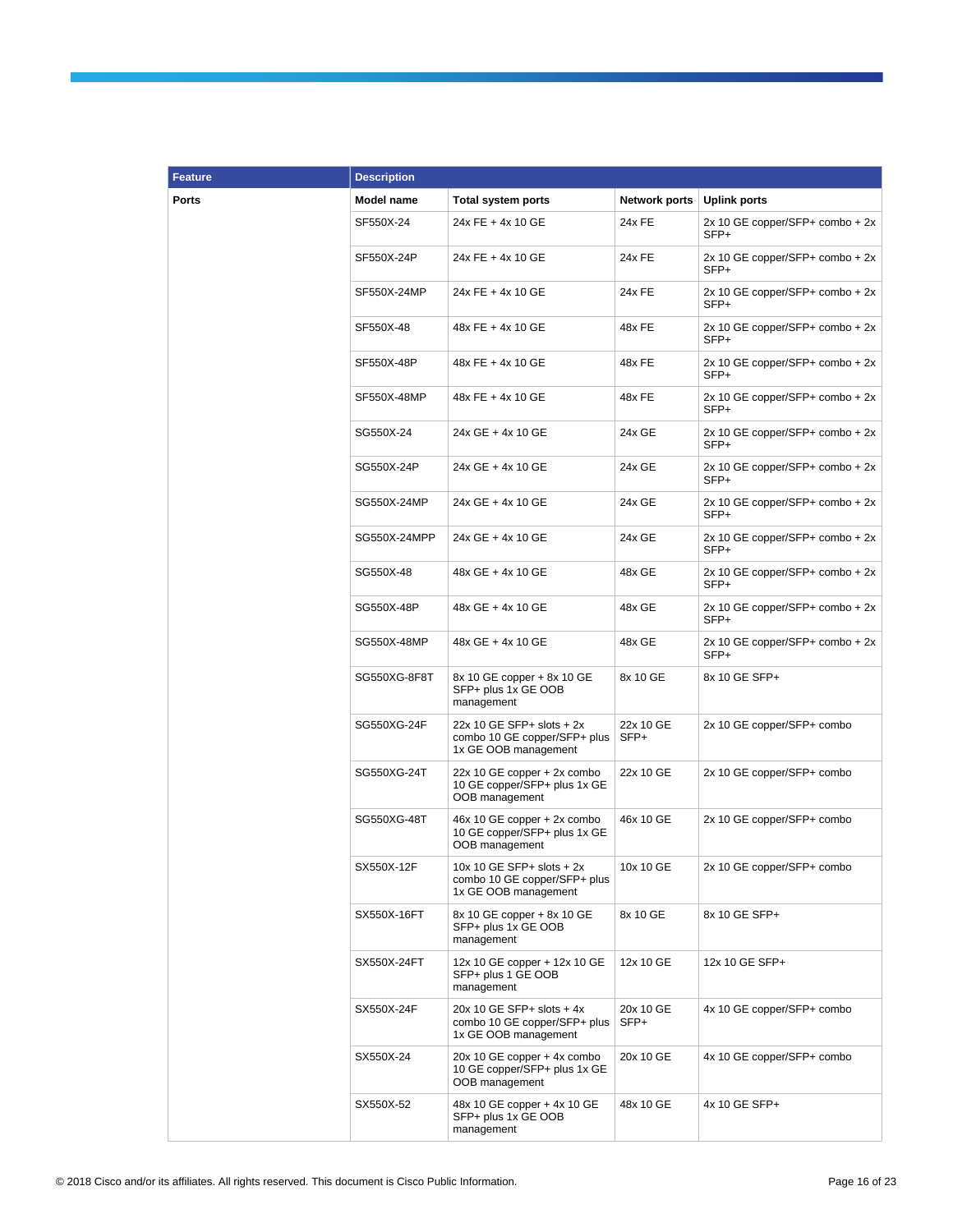| <b>Feature</b>             | <b>Description</b>                                                                        |                                                                                               |               |                         |  |  |
|----------------------------|-------------------------------------------------------------------------------------------|-----------------------------------------------------------------------------------------------|---------------|-------------------------|--|--|
| <b>Console port</b>        | Cisco Standard RJ-45 console port                                                         |                                                                                               |               |                         |  |  |
| OOB management port        | Dedicated Gigabit management port for out-of-band management on SG550XG and SX550X models |                                                                                               |               |                         |  |  |
| <b>RPS</b>                 | RPS connector                                                                             |                                                                                               |               |                         |  |  |
| <b>USB slot</b>            | USB Type-A slot on the front panel of the switch for easy file and image management       |                                                                                               |               |                         |  |  |
| <b>Buttons</b>             | Reset button                                                                              |                                                                                               |               |                         |  |  |
| <b>Cabling type</b>        |                                                                                           | Unshielded twisted pair (UTP) Category 5 or better; fiber options (SMF and MMF); coaxial SFP+ |               |                         |  |  |
| <b>LEDs</b>                | System, master, fan, RPS, stack ID, link/speed per port                                   |                                                                                               |               |                         |  |  |
| Flash                      | 256 MB                                                                                    |                                                                                               |               |                         |  |  |
| <b>CPU</b>                 | 1.3 GHz (dual-core) ARM for SX550X models<br>800 MHz (dual-core) ARM for all other models |                                                                                               |               |                         |  |  |
| <b>CPU memory</b>          | 512 MB                                                                                    |                                                                                               |               |                         |  |  |
| Packet buffer              | All numbers are aggregate across all ports because the buffers are dynamically shared:    |                                                                                               |               |                         |  |  |
|                            | Model name                                                                                |                                                                                               | Packet buffer |                         |  |  |
|                            | SF550X-24                                                                                 |                                                                                               | 1.5 MB        |                         |  |  |
|                            | SF550X-24P                                                                                |                                                                                               | 1.5 MB        |                         |  |  |
|                            | SF550X-24MP                                                                               |                                                                                               | 1.5 MB        |                         |  |  |
|                            | SF550X-48                                                                                 |                                                                                               | 3 MB          |                         |  |  |
|                            | SF550X-48P                                                                                |                                                                                               | 3 MB          |                         |  |  |
|                            | SF550X-48MP                                                                               |                                                                                               | 3 MB          |                         |  |  |
|                            | SG550X-24                                                                                 |                                                                                               | 1.5 MB        |                         |  |  |
|                            | SG550X-24P                                                                                |                                                                                               | 1.5 MB        |                         |  |  |
|                            | SG550X-24MP                                                                               |                                                                                               | 1.5 MB        |                         |  |  |
|                            | SG550X-24MPP                                                                              |                                                                                               | 1.5 MB        |                         |  |  |
|                            | SG550X-48                                                                                 |                                                                                               | 3 MB          |                         |  |  |
|                            | SG550X-48P                                                                                |                                                                                               | 3 MB          |                         |  |  |
|                            | SG550X-48MP                                                                               |                                                                                               | 3 MB          |                         |  |  |
|                            | SG550XG-8F8T                                                                              |                                                                                               | 2 MB          |                         |  |  |
|                            | SG550XG-24F                                                                               |                                                                                               | 2 MB          |                         |  |  |
|                            | SG550XG-24T                                                                               |                                                                                               | 2 MB          |                         |  |  |
|                            | SG550XG-48T                                                                               |                                                                                               | 4 MB          |                         |  |  |
|                            | SX550X-12F                                                                                |                                                                                               | 3 MB          |                         |  |  |
|                            | SX550X-16FT                                                                               |                                                                                               | 3 MB          |                         |  |  |
|                            | SX550X-24FT                                                                               |                                                                                               | 3 MB          |                         |  |  |
|                            | SX550X-24F                                                                                |                                                                                               | 3 MB          |                         |  |  |
|                            | SX550X-24                                                                                 |                                                                                               | 3 MB          |                         |  |  |
|                            | SX550X-52                                                                                 |                                                                                               | 10 MB         |                         |  |  |
| Supported SFP/SFP+ modules | <b>SKU</b>                                                                                | Media                                                                                         | Speed         | <b>Maximum distance</b> |  |  |
|                            | MGBBX1                                                                                    | Single-mode fiber                                                                             | 1000 Mbps     | 10 km                   |  |  |
|                            | MGBSX1                                                                                    | Multimode fiber                                                                               | 1000 Mbps     | 500 m                   |  |  |
|                            | MGBLH1                                                                                    | Single-mode fiber                                                                             | 1000 Mbps     | 40 km                   |  |  |
|                            | MGBLX1                                                                                    | Single-mode fiber                                                                             | 1000 Mbps     | 10 km                   |  |  |
|                            | MGBT1                                                                                     | UTP cat 5e                                                                                    | 1000 Mbps     | 100 m                   |  |  |
|                            | GLC-LH-SMD=                                                                               | Single-mode fiber                                                                             | 1000 Mbps     | 10 km                   |  |  |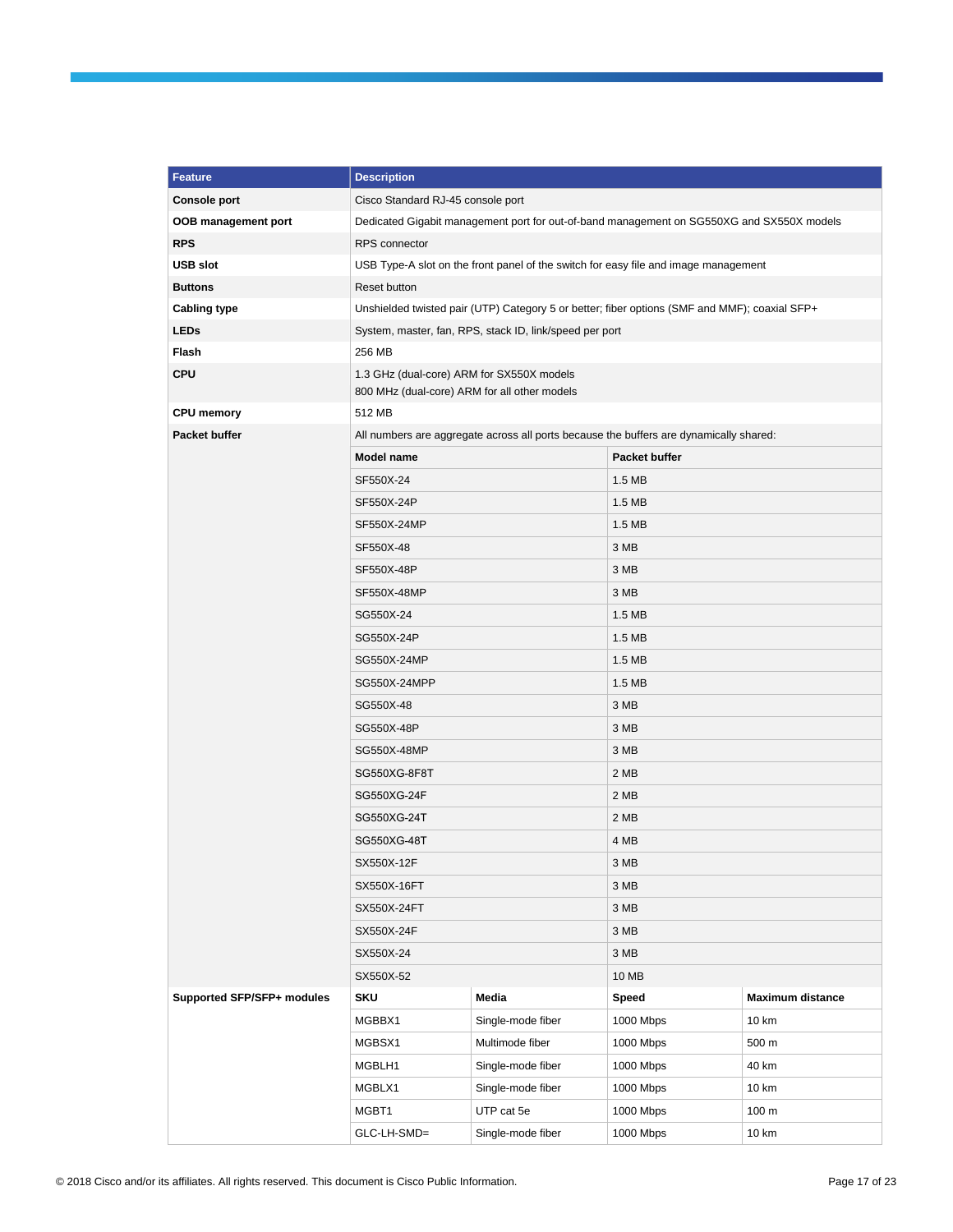| <b>Feature</b>              | <b>Description</b> |                   |                                           |                                           |  |
|-----------------------------|--------------------|-------------------|-------------------------------------------|-------------------------------------------|--|
|                             | $GLC-BX-U=$        | Single-mode fiber | 1000 Mbps                                 | 10 km                                     |  |
|                             | SFP-H10GB-CU1M     | Copper coax       | 10 Gig                                    | 1 <sub>m</sub>                            |  |
|                             | SFP-H10GB-CU3M     | Copper coax       | 10 Gig                                    | 3 <sub>m</sub>                            |  |
|                             | SFP-H10GB-CU5M     | Copper coax       | 10 Gig                                    | 5 <sub>m</sub>                            |  |
|                             | SFP-10G-SR         | Multimode fiber   | 10 Gig                                    | 26 m - 400 m                              |  |
|                             | SFP-10G-LR         | Single-mode fiber | 10 Gig                                    | 10 km                                     |  |
|                             | SFP-10G-SR-S       | Multimode fiber   | 10 Gig                                    | 26 m - 400 m                              |  |
|                             | SFP-10G-LR-S       | Single-mode fiber | 10 Gig                                    | 10 km                                     |  |
| Environmental               |                    |                   |                                           |                                           |  |
| Unit dimensions (W x H x D) | Model name         |                   | Unit dimensions                           |                                           |  |
|                             | SF550X-24          |                   |                                           | 440 x 44 x 257 mm (17.3 x 1.7 x 10.12 in) |  |
|                             | SF550X-24P         |                   | 440 x 44 x 257 mm (17.3 x 1.7 x 10.12 in) |                                           |  |
|                             | SF550X-24MP        |                   | 440 x 44 x 350 mm (17.3 x 1.7 x 13.78 in) |                                           |  |
|                             | SF550X-48          |                   | 440 x 44 x 257 mm (17.3 x 1.7 x 10.12 in) |                                           |  |
|                             | SF550X-48P         |                   | 440 x 44 x 350 mm (17.3 x 1.7 x 13.78 in) |                                           |  |
|                             | SF550X-48MP        |                   | 440 x 44 x 350 mm (17.3 x 1.7 x 13.78 in) |                                           |  |
|                             | SG550X-24          |                   | 440 x 44 x 257 mm (17.3 x 1.7 x 10.12 in) |                                           |  |
|                             | SG550X-24P         |                   | 440 x 44 x 350 mm (17.3 x 1.7 x 13.78 in) |                                           |  |
|                             | SG550X-24MP        |                   | 440 x 44 x 350 mm (17.3 x 1.7 x 13.78 in) |                                           |  |
|                             | SG550X-24MPP       |                   | 440 x 44 x 450 mm (17.3 x 1.7 x 17.72 in) |                                           |  |
|                             | SG550X-48          |                   | 440 x 44 x 257 mm (17.3 x 1.7 x 10.12 in) |                                           |  |
|                             | SG550X-48P         |                   | 440 x 44 x 350 mm (17.3 x 1.7 x 13.78 in) |                                           |  |
|                             | SG550X-48MP        |                   | 440 x 44 x 450 mm (17.3 x 1.7 x 17.72 in) |                                           |  |
|                             | SG550XG-8F8T       |                   | 440 x 44 x 350 mm (17.3 x 1.7 x 13.78 in) |                                           |  |
|                             | SG550XG-24F        |                   | 440 x 44 x 350 mm (17.3 x 1.7 x 13.78 in) |                                           |  |
|                             | SG550XG-24T        |                   | 440 x 44 x 450 mm (17.3 x 1.7 x 17.72 in) |                                           |  |
|                             | SG550XG-48T        |                   | 440 x 44 x 450 mm (17.3 x 1.7 x 17.72 in) |                                           |  |
|                             | SX550X-12F         |                   | 440 x 44 x 257 mm (17.3 x 1.7 x 10.12 in) |                                           |  |
|                             | SX550X-16FT        |                   | 440 x 44 x 257 mm (17.3 x 1.7 x 10.12 in) |                                           |  |
|                             | SX550X-24FT        |                   |                                           | 440 x 44 x 350 mm (17.3 x 1.7 x 13.78 in) |  |
|                             | SX550X-24F         |                   | 440 x 44 x 350 mm (17.3 x 1.7 x 13.78 in) |                                           |  |
|                             | SX550X-24          |                   | 440 x 44 x 350 mm (17.3 x 1.7 x 13.78 in) |                                           |  |
|                             | SX550X-52          |                   | 440 x 44 x 450 mm (17.3 x 1.7 x 17.72 in) |                                           |  |
| Unit weight                 | Model name         |                   | Unit weight                               |                                           |  |
|                             | SF550X-24          |                   | 3.09 kg (6.81 lb)                         |                                           |  |
|                             | SF550X-24P         |                   | 4.14 kg (9.13 lb)                         |                                           |  |
|                             | SF550X-24MP        |                   | 4.74 kg (10.45 lb)                        |                                           |  |
|                             | SF550X-48          |                   | 3.54 kg (7.80 lb)                         |                                           |  |
|                             | SF550X-48P         |                   |                                           | 5.09 kg (11.22 lb)                        |  |
|                             | SF550X-48MP        |                   | 5.16 kg (11.38 lb)                        |                                           |  |
|                             | SG550X-24          |                   | 3.27 kg (7.21 lb)                         |                                           |  |
|                             | SG550X-24P         |                   | 4.72 kg (10.41 lb)                        |                                           |  |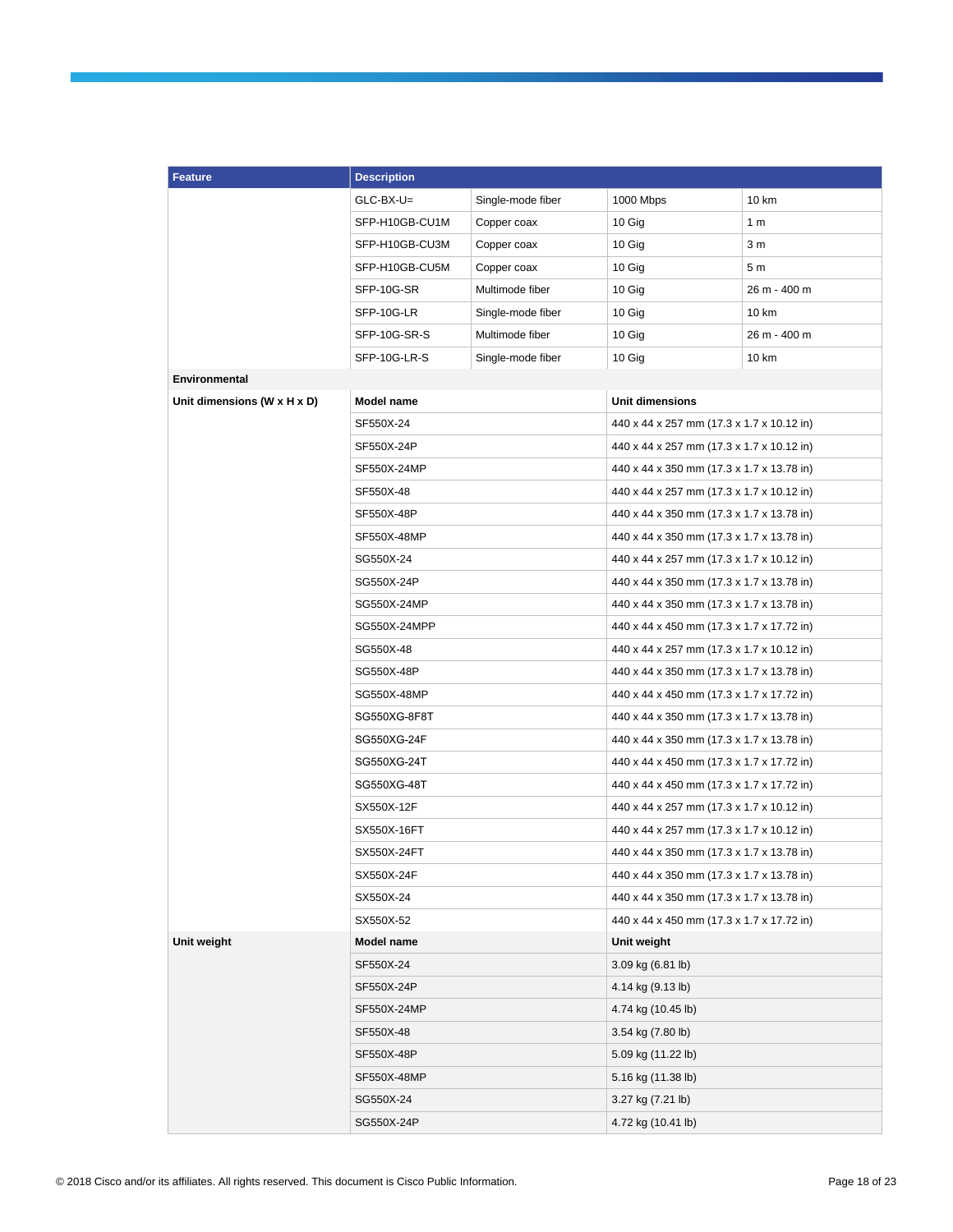| <b>Feature</b>                                          | <b>Description</b>                                                   |                     |                                    |                      |  |
|---------------------------------------------------------|----------------------------------------------------------------------|---------------------|------------------------------------|----------------------|--|
|                                                         | SG550X-24MP                                                          |                     | 5.33 kg (11.75 lb)                 |                      |  |
|                                                         | SG550X-24MPP                                                         |                     | 6.19 kg (13.65 lb)                 |                      |  |
|                                                         | SG550X-48                                                            |                     | 3.73 kg (8.22 lb)                  |                      |  |
|                                                         | SG550X-48P                                                           |                     | 5.82 kg (12.83 lb)                 |                      |  |
|                                                         | SG550X-48MP                                                          |                     |                                    | 6.69 kg (14.75 lb)   |  |
|                                                         | SG550XG-8F8T                                                         |                     | 5.23 kg (11.53 lb)                 |                      |  |
|                                                         | SG550XG-24F                                                          |                     | 4.16 kg (9.17 lb)                  |                      |  |
|                                                         | SG550XG-24T                                                          |                     | 6.38 kg (14.07 lb)                 |                      |  |
|                                                         | SG550XG-48T                                                          |                     | 7.43 kg (16.38 lb)                 |                      |  |
|                                                         | SX550X-12F                                                           |                     | 3.42 kg (7.54 lb)                  |                      |  |
|                                                         | SX550X-16FT                                                          |                     | 3.79 kg (8.36lb)                   |                      |  |
|                                                         | SX550X-24FT                                                          |                     | 4.84 kg (10.67 lb)                 |                      |  |
|                                                         | SX550X-24F                                                           |                     | 4.70 kg (10.36 lb)                 |                      |  |
|                                                         | SX550X-24                                                            |                     | 5.16 kg (11.38 lb)                 |                      |  |
|                                                         | SX550X-52                                                            |                     | 7.36 kg (16.23 lb)                 |                      |  |
| Power                                                   | 100 - 240V 47 - 63 Hz, internal, universal                           |                     |                                    |                      |  |
| <b>Certification</b>                                    | UL (UL 60950), CSA (CSA 22.2), CE mark, FCC Part 15 (CFR 47) Class A |                     |                                    |                      |  |
| <b>Operating temperature</b>                            | 32° to 122°F (0° to 50°C)                                            |                     |                                    |                      |  |
| Storage temperature                                     | $-4^{\circ}$ to 158°F ( $-20^{\circ}$ to 70°C)                       |                     |                                    |                      |  |
| <b>Operating humidity</b>                               | 10% to 90%, relative, noncondensing                                  |                     |                                    |                      |  |
| <b>Storage humidity</b>                                 | 10% to 90%, relative, noncondensing                                  |                     |                                    |                      |  |
| Acoustic noise and mean time<br>between failures (MTBF) | Model name                                                           | Fan (number)        | <b>Acoustic noise</b>              | MTBF at 50°C (hours) |  |
|                                                         | SF550X-24                                                            | $1 + 1$ (redundant) | 0°C - 30°C: 35.2dB<br>50°C: 38.3dB | 581,004              |  |
|                                                         | SF550X-24P                                                           | $2 + 1$ (redundant) | 0°C - 25°C: 36.3dB<br>50°C: 41.6dB | 573,356              |  |
|                                                         | SF550X-24MP                                                          | $3 + 1$ (redundant) | 0°C - 30°C: 37.9dB<br>50°C: 41.2dB | 575,569              |  |
|                                                         | SF550X-48                                                            | $1 + 1$ (redundant) | 0°C - 25°C: 35.7dB<br>50°C: 40.8dB | 504,328              |  |
|                                                         | SF550X-48P                                                           | $3 + 1$ (redundant) | 0°C - 25°C: 37.2dB<br>50°C: 43.8dB | 495,885              |  |
|                                                         | SF550X-48MP                                                          | 4 + 1 (redundant)   | 0°C - 25°C: 42.5dB<br>50°C: 46.5dB | 472,180              |  |
|                                                         | SG550X-24                                                            | $1 + 1$ (redundant) | 0°C - 30°C: 34.2dB<br>50°C: 49.3dB | 375,790              |  |
|                                                         | SG550X-24P                                                           | $3 + 1$ (redundant) | 0°C - 25°C: 41.0dB<br>50°C: 52.9dB | 299,949              |  |
|                                                         | SG550X-24MP                                                          | $3 + 1$ (redundant) | 0°C - 30°C: 43.9dB<br>50°C: 52.3dB | 178,798              |  |
|                                                         | SG550X-24MPP                                                         | 4 + 1 (redundant)   | 0°C - 30°C: 43.1dB<br>50°C: 53.2dB | 170,213              |  |
|                                                         | SG550X-48                                                            | $1 + 1$ (redundant) | 0°C - 30°C: 35.0dB<br>50°C: 51.7dB | 248,097              |  |
|                                                         | SG550X-48P                                                           | 3 + 1 (redundant)   | 0°C - 25°C: 43.6dB<br>50°C: 52.1dB | 159,129              |  |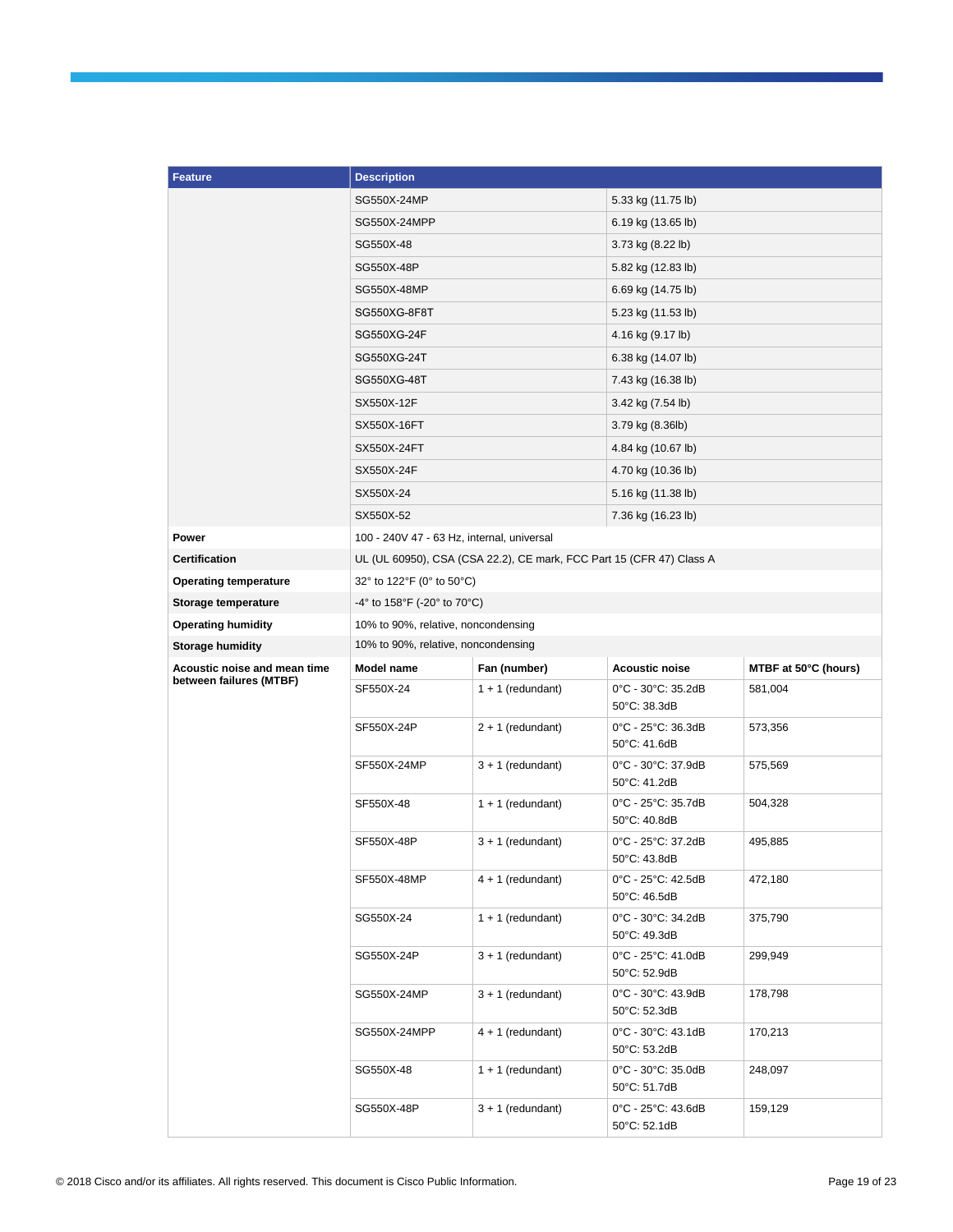| <b>Feature</b> | <b>Description</b> |                                                                                                        |                                    |         |
|----------------|--------------------|--------------------------------------------------------------------------------------------------------|------------------------------------|---------|
|                | SG550X-48MP        | $4 + 1$ (redundant)                                                                                    | 0°C - 30°C: 43.1dB<br>50°C: 53.2dB | 163,264 |
|                | SG550XG-8F8T       | $3 + 1$ (redundant)                                                                                    | 0°C - 30°C: 39.2dB<br>50°C: 49.6dB | 434,724 |
|                | SG550XG-24F        | $4 + 1$ (redundant)                                                                                    | 0°C - 30°C: 40.0dB<br>50°C: 49.1dB | 642,449 |
|                | SG550XG-24T        | $4 + 1$ (redundant)                                                                                    | 0°C - 30°C: 40.1dB<br>50°C: 50.5dB | 217.465 |
|                | SG550XG-48T        | $4 + 1$ (redundant)                                                                                    | 0°C - 25°C: 44.5dB<br>50°C: 58.9dB | 111,323 |
|                | SX550X-12F         | $3 + 1$ (redundant)                                                                                    | 0°C - 30°C: 45.8dB<br>50°C: 60.0dB | 652,253 |
|                | SX550X-16FT        | $2 + 1$ (redundant)                                                                                    | 0°C - 30°C: 39.1dB<br>50°C: 49.9dB | 412,309 |
|                | SX550X-24FT        | $2 + 1$ (redundant)                                                                                    | 0°C - 30°C: 43.3dB<br>50°C: 60.3dB | 824,453 |
|                | SX550X-24F         | $3 + 1$ (redundant)                                                                                    | 0°C - 30°C: 41.9dB<br>50°C: 52.9dB | 433,149 |
|                | SX550X-24          | $4 + 1$ (redundant)                                                                                    | 0°C - 30°C: 41.9dB<br>50°C: 53.6dB | 289,691 |
|                | SX550X-52          | $5 + 1$ (redundant)                                                                                    | 0°C - 30°C: 47.8dB<br>50°C: 61.2dB | 174,542 |
| Warranty       |                    | Limited lifetime with next-business-day advance replacement (where available, otherwise same day ship) |                                    |         |

#### **Package contents**

- Cisco 550X Series Stackable Managed Switch
- Power cord
- Mounting kit included with all models
- Console cable
- Quick Start Guide

#### **Minimum requirements**

● Web browser: Mozilla Firefox version 34 or later; Microsoft Internet Explorer version 9 or later, Chrome version 40 or later, Safari version 5 or later

● Category 5 Ethernet network cable for 10/100 speeds at up to 100m; Category 5e Ethernet network cable for Gigabit speeds at up to 100m; Category 6a Ethernet network cable for 10 Gig speeds at up to 100m

● TCP/IP, network adapter, and network operating system (such as Microsoft Windows, Linux, or Mac OS X) installed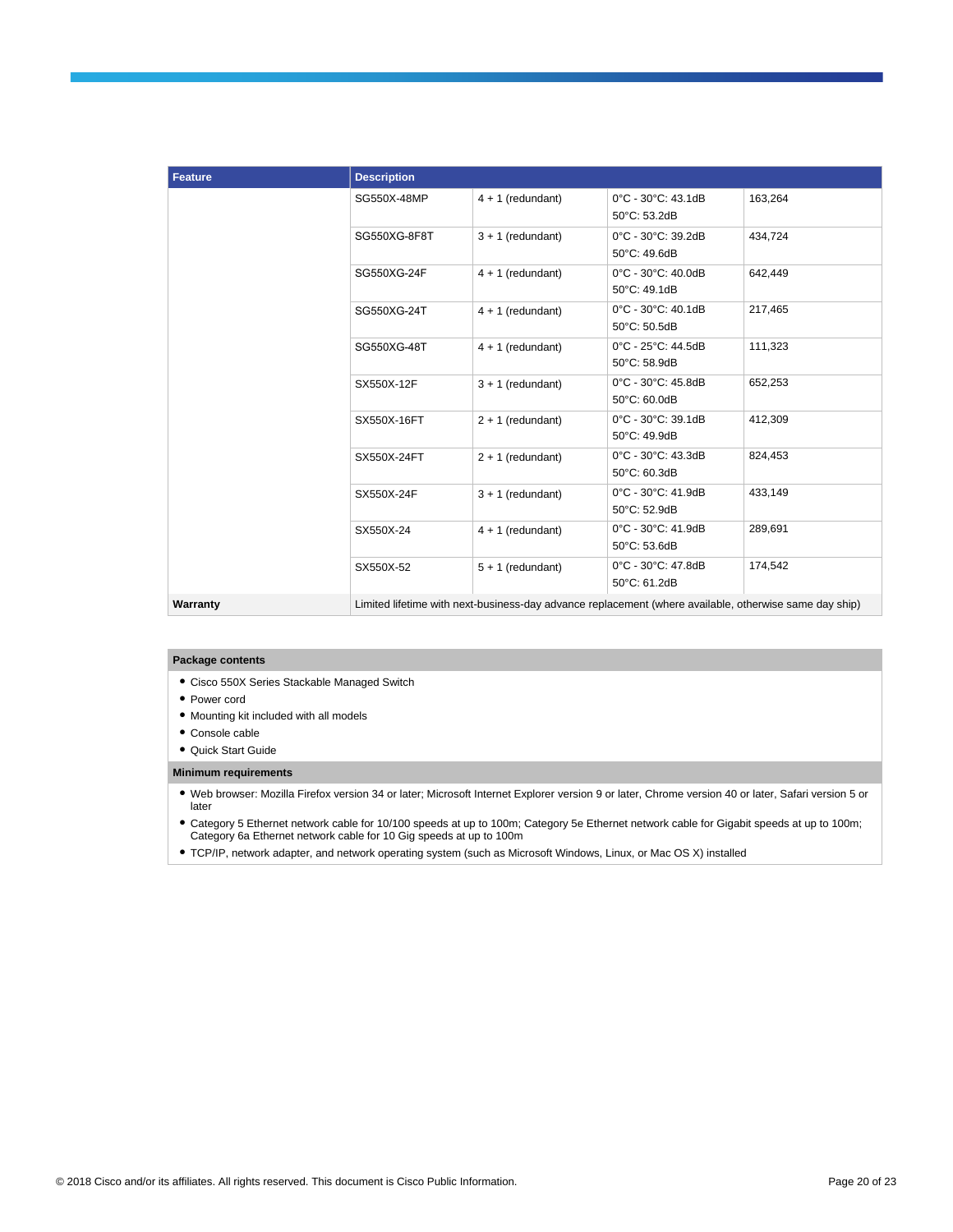# Ordering information

Table 2 provides ordering information.

**Table 2.** Ordering information

| <b>Model name</b>       | <b>Product order ID number</b> | <b>Description</b>                                                                                                                                       |
|-------------------------|--------------------------------|----------------------------------------------------------------------------------------------------------------------------------------------------------|
| <b>Fast Ethernet</b>    |                                |                                                                                                                                                          |
| SF550X-24               | SF550X-24-K9-xx                | • 24 x 10/100 ports<br>• 4 x 10 Gigabit Ethernet (2 x 10GBase-T/SFP+ combo + 2 x SFP+)                                                                   |
| <b>SF550X-24P</b>       | SF550X-24P-K9-xx               | • 24 x 10/100 PoE+ ports with 195W power budget<br>● 4 x 10 Gigabit Ethernet (2 x 10GBase-T/SFP+ combo + 2 x SFP+)                                       |
| <b>SF550X-24MP</b>      | SF550X-24MP-K9-xx              | • 24 x 10/100 PoE+ ports with 382W power budget<br>● 4 x 10 Gigabit Ethernet (2 x 10GBase-T/SFP+ combo + 2 x SFP+)                                       |
| SF550X-48               | SF550X-48-K9-xx                | • 48 x 10/100 ports<br>• 4 x 10 Gigabit Ethernet (2 x 10GBase-T/SFP+ combo + 2 x SFP+)                                                                   |
| <b>SF550X-48P</b>       | SF550X-48P-K9-xx               | • 48 x 10/100 PoE+ ports with 382W power budget<br>● 4 x 10 Gigabit Ethernet (2 x 10GBase-T/SFP+ combo + 2 x SFP+)                                       |
| <b>SF550X-48MP</b>      | SF550X-48MP-K9-xx              | • 48 x 10/100 PoE+ ports with 740W power budget<br>● 4 x 10 Gigabit Ethernet (2 x 10GBase-T/SFP+ combo + 2 x SFP+)                                       |
| <b>Gigabit Ethernet</b> |                                |                                                                                                                                                          |
| SG550X-24               | SG550X-24-K9-xx                | • 24 x 10/100/1000 ports<br>● 4 x 10 Gigabit Ethernet (2 x 10GBase-T/SFP+ combo + 2 x SFP+)                                                              |
| SG550X-24P              | SG550X-24P-K9-xx               | • 24 x 10/100/1000 PoE+ ports with 195W power budget<br>● 4 x 10 Gigabit Ethernet (2 x 10GBase-T/SFP+ combo + 2 x SFP+)                                  |
| <b>SG550X-24MP</b>      | SG550X-24MP-K9-xx              | • 24 x 10/100/1000 PoE+ ports with 382W power budget<br>• 4 x 10 Gigabit Ethernet (2 x 10GBase-T/SFP+ combo + 2 x SFP+)                                  |
| <b>SG550X-24MPP</b>     | SG550X-24MPP-K9-xx             | • 24 x 10/100/1000 PoE+ ports with 740W power budget<br>● 4 x 10 Gigabit Ethernet (2 x 10GBase-T/SFP+ combo + 2 x SFP+)                                  |
| SG550X-48               | SG550X-48-K9-xx                | • 48 x 10/100/1000 ports<br>● 4 x 10 Gigabit Ethernet (2 x 10GBase-T/SFP+ combo + 2 x SFP+)                                                              |
| <b>SG550X-48P</b>       | SG550X-48P-K9-xx               | • 48 x 10/100/1000 PoE+ ports with 382W power budget<br>● 4 x 10 Gigabit Ethernet (2 x 10GBase-T/SFP+ combo + 2 x SFP+)                                  |
| <b>SG550X-48MP</b>      | SG550X-48MP-K9-xx              | • 48 x 10/100/1000 PoE+ ports with 740W power budget<br>• 4 x 10 Gigabit Ethernet (2 x 10GBase-T/SFP+ combo + 2 x SFP+)                                  |
| 10 Gigabit Ethernet     |                                |                                                                                                                                                          |
| <b>SG550XG-8F8T</b>     | SG550XG-8F8T-K9-xx             | • 8 x 10 Gigabit Ethernet 10GBase-T copper port<br>• 8 x 10 Gigabit Ethernet SFP+ (dedicated)<br>• 1 x Gigabit Ethernet management port                  |
| <b>SG550XG-24F</b>      | SG550XG-24F-K9-xx              | • 24 x 10 Gigabit Ethernet SFP+<br>• 2 x 10 Gigabit Ethernet 10Gbase-T copper port (combo with 2 SFP+)<br>• 1 x Gigabit Ethernet management port         |
| <b>SG550XG-24T</b>      | SG550XG-24T-K9-xx              | • 24 x 10 Gigabit Ethernet 10GBase-T copper port<br>• 2 x 10 Gigabit Ethernet SFP+ (combo with 2 copper ports)<br>• 1 x Gigabit Ethernet management port |
| <b>SG550XG-48T</b>      | SG550XG-48T-K9-xx              | • 48 x 10 Gigabit Ethernet 10GBase-T copper port<br>• 2 x 10 Gigabit Ethernet SFP+ (combo with 2 copper ports)<br>• 1 x Gigabit Ethernet management port |
| SX550X-12F              | SX550X-12F-K9-xx               | • 12 x 10 Gigabit Ethernet SFP+<br>• 2 x 10 Gigabit Ethernet 10Gbase-T copper port (combo with 2 SFP+)<br>• 1 x Gigabit Ethernet management port         |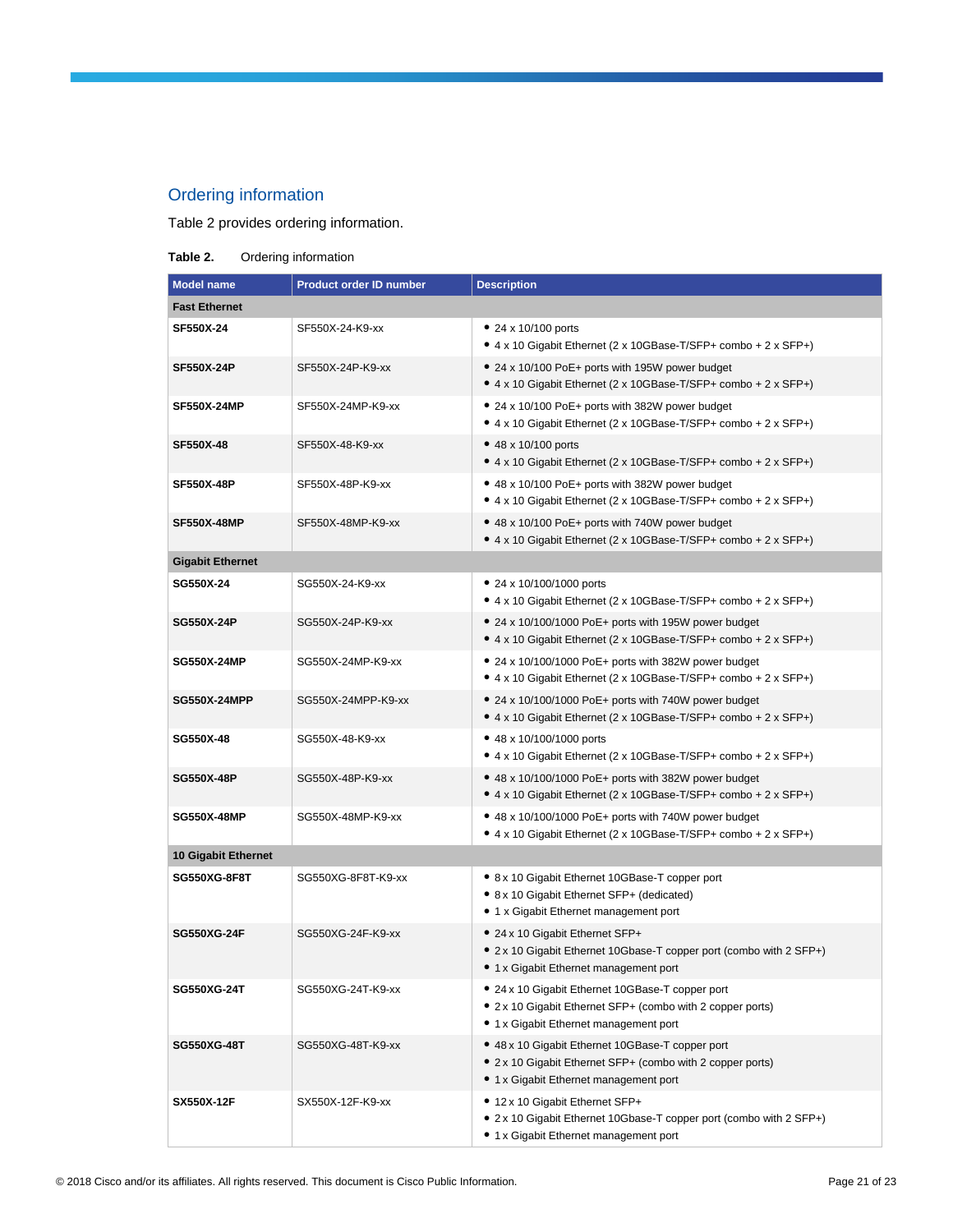| <b>Model name</b>  | <b>Product order ID number</b> | <b>Description</b>                                                                                                                                       |
|--------------------|--------------------------------|----------------------------------------------------------------------------------------------------------------------------------------------------------|
| <b>SX550X-16FT</b> | SX550X-16FT-K9-xx              | • 8 x 10 Gigabit Ethernet 10GBase-T copper port<br>• 8 x 10 Gigabit Ethernet SFP+ (dedicated)<br>• 1 x Gigabit Ethernet management port                  |
| <b>SX550X-24FT</b> | SX550X-24FT-K9-xx              | • 12 x 10 Gigabit Ethernet 10GBase-T copper port<br>• 12 x 10 Gigabit Ethernet SFP+ (dedicated)<br>• 1 x Gigabit Ethernet management port                |
| <b>SX550X-24F</b>  | SX550X-24F-K9-xx               | • 24 x 10 Gigabit Ethernet SFP+<br>• 4 x 10 Gigabit Ethernet 10Gbase-T copper port (combo with 4 SFP+)<br>• 1 x Gigabit Ethernet management port         |
| SX550X-24          | SX550X-24-K9-xx                | • 24 x 10 Gigabit Ethernet 10GBase-T copper port<br>• 4 x 10 Gigabit Ethernet SFP+ (combo with 4 copper ports)<br>• 1 x Gigabit Ethernet management port |
| SX550X-52          | SX550X-52-K9-xx                | • 48 x 10 Gigabit Ethernet 10GBase-T copper port<br>• 4 x 10 Gigabit Ethernet SFP+ (dedicated)<br>• 1 x Gigabit Ethernet management port                 |

The 10 Gigabit Ethernet copper port supports 10 GE, 1 GE, and 100 Mbps speeds. The SFP+ slot supports 10 GE and 1 GE speeds.

Each combo port has one 10 GE copper port and one 10 GE SFP+ slot, with 1 port active at a time.

The -xx in the Product Order ID Number is a country/region specific suffix. For example, the complete PID of SG550X-48P for the United States is SG550X-48P-K9-NA. Please refer to the following table for which suffix to use for your country/region.

| <b>Suffix</b> | Country/region                                                                                                                                                                                                                                                                                                                                                                                                         |
|---------------|------------------------------------------------------------------------------------------------------------------------------------------------------------------------------------------------------------------------------------------------------------------------------------------------------------------------------------------------------------------------------------------------------------------------|
| <b>ALA</b>    | $\mathbf{1} \mathbf{1} \mathbf{0} \mathbf{1} \mathbf{1} \mathbf{0} \mathbf{1} \mathbf{1} \mathbf{1} \mathbf{1} \mathbf{1} \mathbf{1} \mathbf{1} \mathbf{1} \mathbf{1} \mathbf{1} \mathbf{1} \mathbf{1} \mathbf{1} \mathbf{1} \mathbf{1} \mathbf{1} \mathbf{1} \mathbf{1} \mathbf{1} \mathbf{1} \mathbf{1} \mathbf{1} \mathbf{1} \mathbf{1} \mathbf{1} \mathbf{1} \mathbf{1} \mathbf{1} \mathbf{1} \mathbf{1} \mathbf{$ |

**Table 3.** Country/region suffix for product order ID number

| <b>Suffix</b> | <b>Country/region</b>                                                                                                  |
|---------------|------------------------------------------------------------------------------------------------------------------------|
| -NA           | USA, Canada, Mexico, Colombia, Chile, and rest of LATAM                                                                |
| -BR           | Brazil                                                                                                                 |
| -AR           | Argentina                                                                                                              |
| -EU           | EU, Russia, Ukraine, Israel, UAE, Turkey, Egypt, South Africa, Indonesia, Philippines, Vietnam, Thailand, India, Korea |
| -UK           | United Kingdom, Saudi Arabia, Qatar, Kuwait, Singapore, Hong Kong, Malaysia                                            |
| -AU           | Australia, New Zealand                                                                                                 |
| -CN           | China                                                                                                                  |
| -JP           | Japan                                                                                                                  |

The products may also be available in countries or regions not listed above. Not all product models are offered in all countries/regions. For India, either the -EU or -IN suffix will be used depending on product models. For Korea, either the -EU or - KR suffix will be used depending on product models. Please consult your local Cisco sales representative or Cisco partner for more details.

## **An advanced technology backbone for growing businesses**

Growth is never a bad thing. However, as you gain new customers and a higher profile, you need a business technology platform capable of delivering a higher level of service and reliability. With more users, more devices and applications, and more exposure to security threats, a switching platform designed for a smaller operation simply cannot meet your growing needs. It's time for a network that will support your business as you take it to the next level. Cisco 550X Series switches provide the advanced feature set, reliability, and investment protection your business needs, today and in the future.